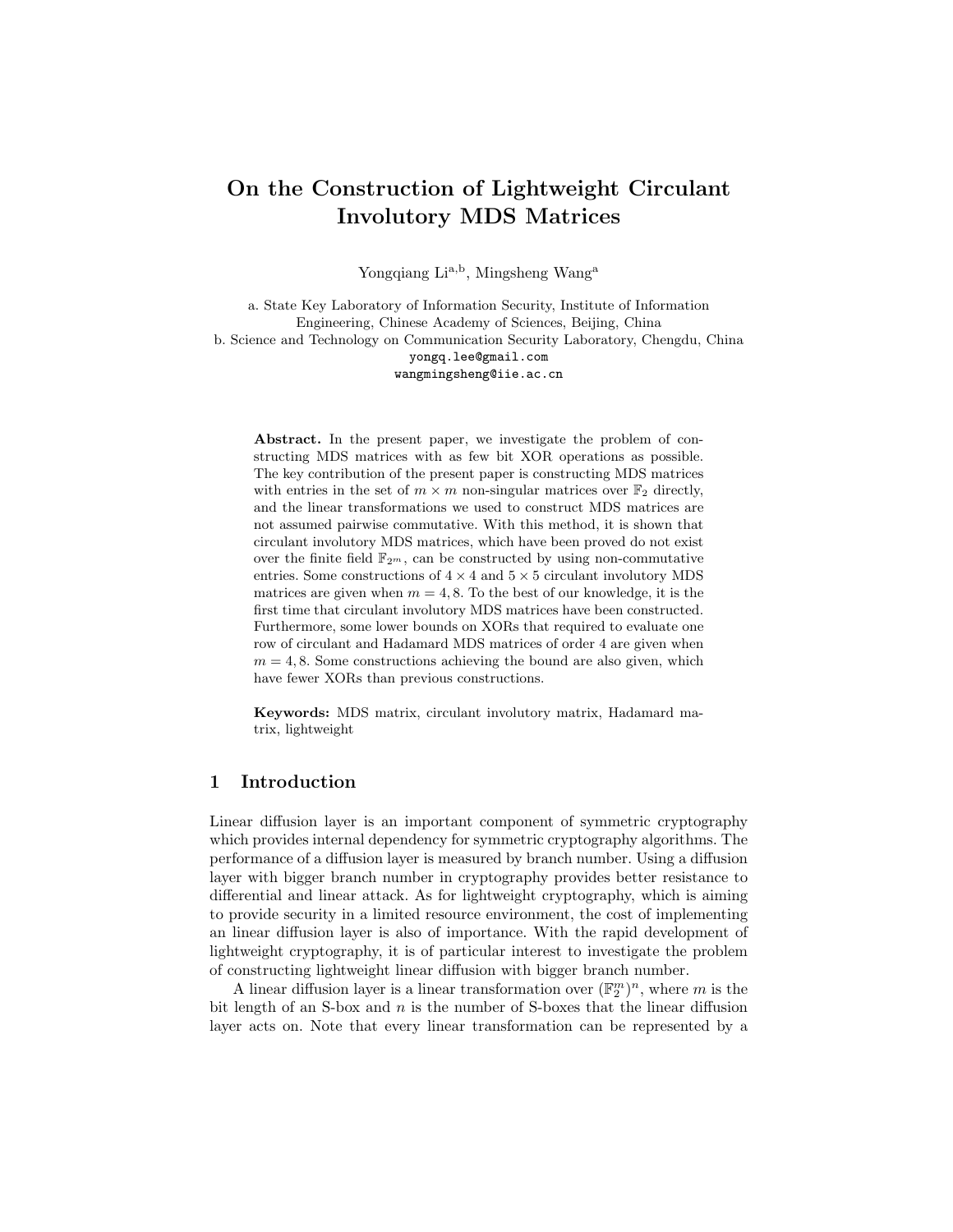matrix, then a linear diffusion layer is often represented by a  $n \times n$  matrix and the entries can be viewed as linear transformations over  $\mathbb{F}_2^m$ . The maximum branch number of a  $n \times n$  matrix over  $(\mathbb{F}_2^m)^n$  is  $n+1$ . A linear diffusion layer with maximum branch number is called a perfect diffusion layers or a Maximal Distance Separable (MDS) matrix. An MDS matrix is a linear multipermutation [\[22\]](#page-18-0).

A common way to construct MDS matrices is using MDS codes over finite fields. Multiplication with elements in finite fields is a basic operation in the evaluation of a matrix over finite fields. Usually, this operation is heavy in implementation. To improve its implementation efficiency, it is often constructing a matrix with fewer different elements of finite fields and choosing elements of finite fields with lower Hamming weight. Therefore, some matrices can be defined by fewer elements are preferred, such as circulant matrix and Hadamard matrix. The diffusion layer of AES is an typical example of this construction method. It is a  $4 \times 4$  circulant MDS matrix over  $\mathbb{F}_{2^8}$ .

Another main method to construct lightweight MDS matrices is recursive construction. The main idea is that firstly constructing a linear transformation which is sparse and compact in implementation, and then composing it several times to get an MDS matrix. This method is first used in the design of Photon lightweight hash family [\[10\]](#page-17-0) and LED lightweight block cipher [\[9\]](#page-17-1), and then attracted lots of attentions. The method is extended by using linear transformations instead of multiplications of elements in finite fields in [\[20\]](#page-18-1). Then the work is improved by using linear transformations with fewer XORs in [\[23\]](#page-18-2), where some extreme lightweight MDS matrices are given. A method is given to get rid of expensive symbolic computations of the above method for constructing larger recursive MDS matrices in [\[1\]](#page-17-2). The method is also further investigated in [\[12\]](#page-17-3). The construction of recursive MDS matrices also has a relation with coding theory. It is shown that recursive MDS matrices can be constructed from Gabidulin codes [\[4\]](#page-17-4), and also can be obtained directly from shortened MDS cyclic codes [\[2\]](#page-17-5).

However, a recursive MDS matrix may leads to high latency since it has to run several rounds to get outputs. Then how to construct lightweight MDS matrices without using recursive construction is an interesting problem needs further study. Some works revisit the method of constructing MDS matrices over finite fields by choosing elements whose multiplication's implementation efficiency can be further improved. Recently, it is shown that the choice of the irreducible polynomial used to compute multiplication with elements over finite fields has a great influence of the efficiency [\[19\]](#page-18-3). This property is further investigated in [\[21\]](#page-18-4), where algorithms are designed to search lightweight MDS matrices with few XORs that required to evaluate one row of the corresponding matrix. Several constructions and their comparisons with previous constructions are also given in [\[21\]](#page-18-4).

Our Contributions. In the present paper, we investigate the problem of constructing MDS matrices with as few bit XOR operations as possible. Note that multiplication with elements of the finite field  $\mathbb{F}_{2^m}$  is only a special type of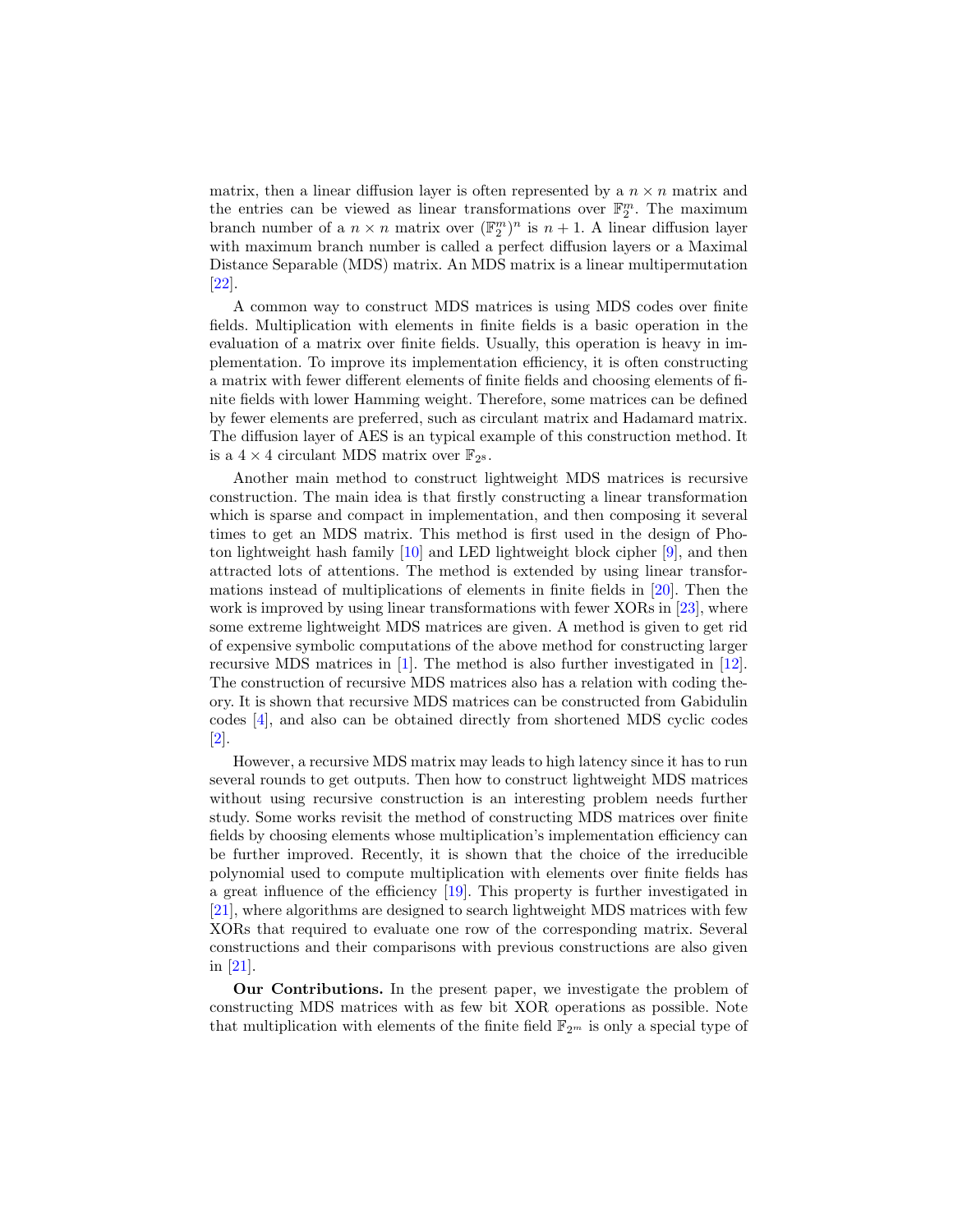linear transformations over  $\mathbb{F}_2^m$ . Moreover, there exist many other linear transformations over  $\mathbb{F}_2^m$  which can not be represented by multiplication with elements over  $\mathbb{F}_{2^m}$ . Therefore, constructing matrices over the space of linear transformations over  $\mathbb{F}_2^m$  may leads to new constructions of lightweight MDS matrices.

In previous constructions, the entries used to construct MDS matrices are pairwise commutative, such as MDS matrices over finite fields, or assumed pairwise commutative, such as recursive MDS matrices with elements being linear transformations  $[20,23]$  $[20,23]$ . Note that a matrix over a commutative ring is nonsingular if and only if its determinant is a unity in the ring, then the assumption is convenient for charactering MDS matrices since the determinants of square sub-matrices can be computed.

However, the restriction of choosing commutative linear transformations may lose MDS matrices with fewer XORs. Then we do not assume the linear transformations over  $\mathbb{F}_2^m$  that used to construct MDS matrices are pairwise commutative in the present paper.

The strategy we used to determine whether a construction is MDS is computing all its square sub-matrices' rank. Then it is too complex to construct MDS matrices with larger order. In symmetric cryptography algorithms, the most often used S-boxes are 4-bit and 8-bit S-boxes, and it is often use diffusion layers of order 4. Therefore, we focus on constructing  $4 \times 4$  MDS matrices with entries in the space of linear transformations over  $\mathbb{F}_2^4$  and  $\mathbb{F}_2^8$  in the present paper.

The first result is that circulant involutory MDS matrices can be constructed with our method. Circulant involutory MDS matrices can be implemented efficiently and the same circuit can be used both in encryption and decryption. However, it has been proved in  $[16,13]$  $[16,13]$  that there do not exist circulant involutory MDS matrices over the finite field  $\mathbb{F}_{2^m}$ . In fact, the proof is only valid when the entries of the matrix are pairwise commute. This property is satisfied by previous construction methods but not our method.

We show that there exist circulant involutory MDS matrices over the space of linear transformations over  $\mathbb{F}_2^m$ . Some constructions are also given. To the best of our knowledge, it is the first time that circulant involutory MDS matrices have been constructed. For  $4 \times 4$  circulant involutory MDS matrices constructed in the present paper, the fewest sum of XORs of one row's entries is  $m+1, m = 4, 8$ . Moreover, we also construct  $4 \times 4$  orthogonal circulant MDS matrix, which is also proved do not exist over finite fields [\[13\]](#page-17-7).

Lower bounds on XORs that required to evaluate one row of circulant (noninvolution) MDS matrices, involutory Hadamard MDS matrices and Hadamard (noninvolution) MDS matrices are also investigated. We show that for circulant MDS matrices with the first row's entries are  $[I, I, A, B]$ , the fewest sum of XORs of A and B is 3. For involutory Hadamard MDS matrices, the fewest sum (the fewest sum we get) of the XORs of entries in the first row is  $m + 2$  for  $m = 4$  $(m = 8)$ . For Hadamard MDS matrices, the fewest sum of XORs of one row's entries is 4 for  $m = 4$  and the fewest sum we get of XORs of one row's entries is 5 for  $m = 8$ . Lower bounds on the entries of "optimal"  $4 \times 4$  MDS matrices is also characterized.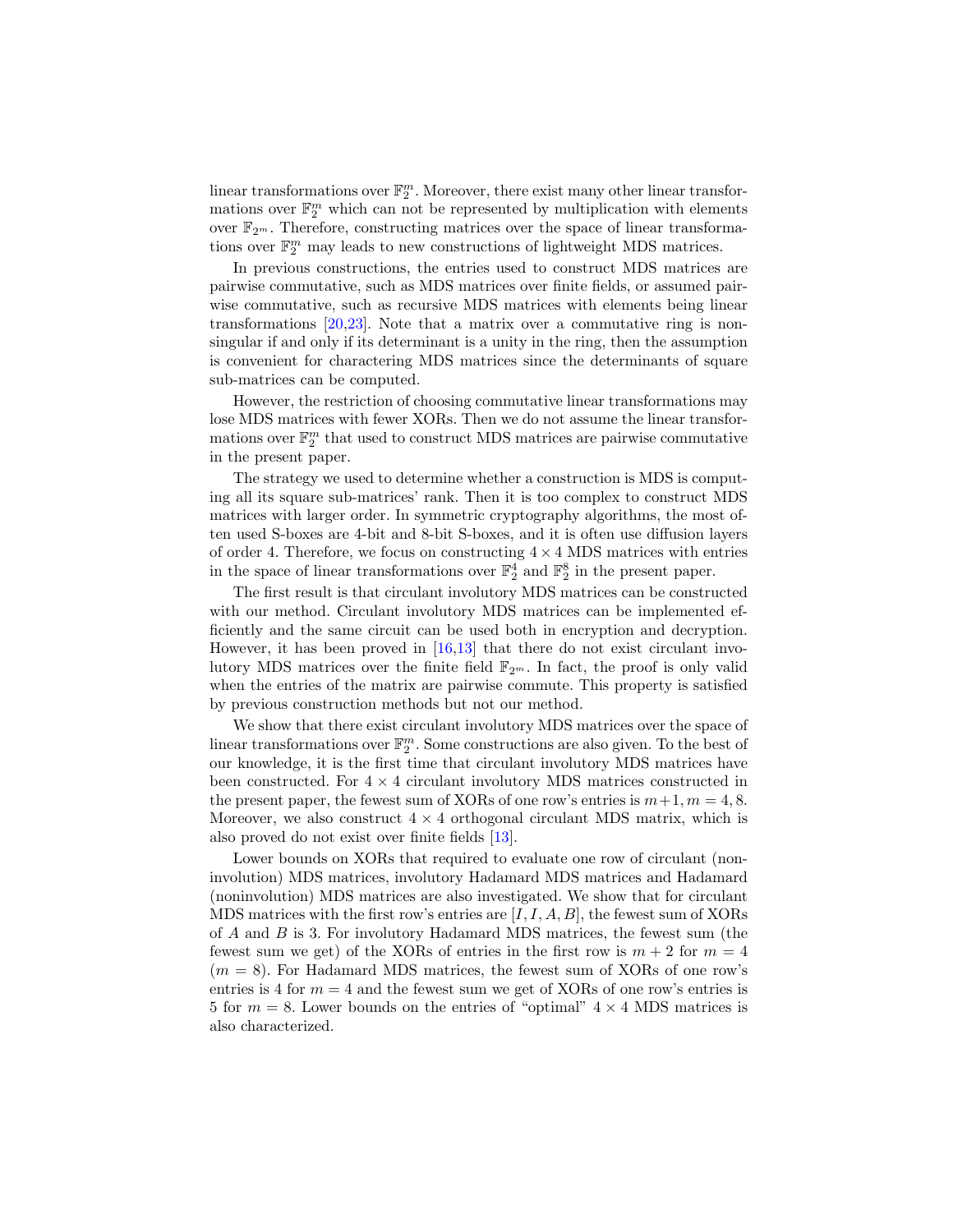Outline of This Paper. The present paper is organized as follows. In Sect. [2,](#page-3-0) we give some preliminaries. A general bound on XORs that required to evaluate one row of circulant and Hadamard MDS matrices is also given. In Sect. [3,](#page-6-0) we investigate the construction of lightweight involutory, non-involutory and orthogonal circulant MDS matrices. In Sect. [4,](#page-12-0) we investigate the construction of lightweight involutory and non-involutory Hadamard MDS matrices. Comparisons with previous constructions are given at the end of the section. In Sect. [5,](#page-15-0) we investigate the construction of lightweight "optimal"  $4 \times 4$  MDS matrices. A short conclusion is given in Sect. [6.](#page-16-0)

### <span id="page-3-0"></span>2 Preliminaries and a general bound

A map  $A: \mathbb{F}_2^m \to \mathbb{F}_2^m$  is called linear if  $A(x+y) = A(x) + A(y)$  for  $x, y \in \mathbb{F}_2^m$ . Fixed a basis of  $\mathbb{F}_2^m$  over  $\mathbb{F}_2$ , a linear map over  $\mathbb{F}_2^m$  can be represented by an  $m \times m$  matrix over  $\mathbb{F}_2$ , which is also denoted by A. Then  $A(x) = A \cdot x$ , where  $x = (x_1, \ldots, x_m) \in \mathbb{F}_2^m$  is viewed as a column vector throughout this paper. A linear map is a permutation over  $\mathbb{F}_2^m$  if and only if its matrix representation is non-singular. The notation  $GL(m, S)$  denotes the set of all  $m \times m$  non-singular matrices with entries in S.

For  $a, b \in \mathbb{F}_2$ ,  $a + b$  is called the bit XOR operation. For  $A \in GL(m, \mathbb{F}_2)$ ,  $\#A$ denotes the number of XOR operations that required to evaluate  $A \cdot x$  directly, where  $x \in \mathbb{F}_2^m$ , and we call A has  $\#A$  XOR operations. It is easy to see that  $\#A$ equals the number of XORs in  $A(x)$  and hence

#A = Xm i=1 (ω(A[i]) − 1),

where  $\omega(A[i])$  means the number of nonzero entries in the *i*-th row of A. For  $A \in$  $GL(m, \mathbb{F}_2)$ , a simplified representation of A is given by extracting the nonzero positions in each row of A. For example,  $[2, 3, 4, 1, 4]$  is the representation of the following matrix

$$
\begin{pmatrix} 0 & 1 & 0 & 0 \\ 0 & 0 & 1 & 0 \\ 0 & 0 & 0 & 1 \\ 1 & 0 & 0 & 1 \end{pmatrix},
$$

and it is a matrix with 1 XOR operation.

Every linear diffusion can be represented by a matrix as follows

$$
L = \begin{pmatrix} L_{1,1} & L_{1,2} & \cdots & L_{1,n} \\ L_{2,1} & L_{2,2} & \cdots & L_{2,n} \\ \vdots & \vdots & \cdots & \vdots \\ L_{n,1} & L_{n,2} & \cdots & L_{n,n} \end{pmatrix},
$$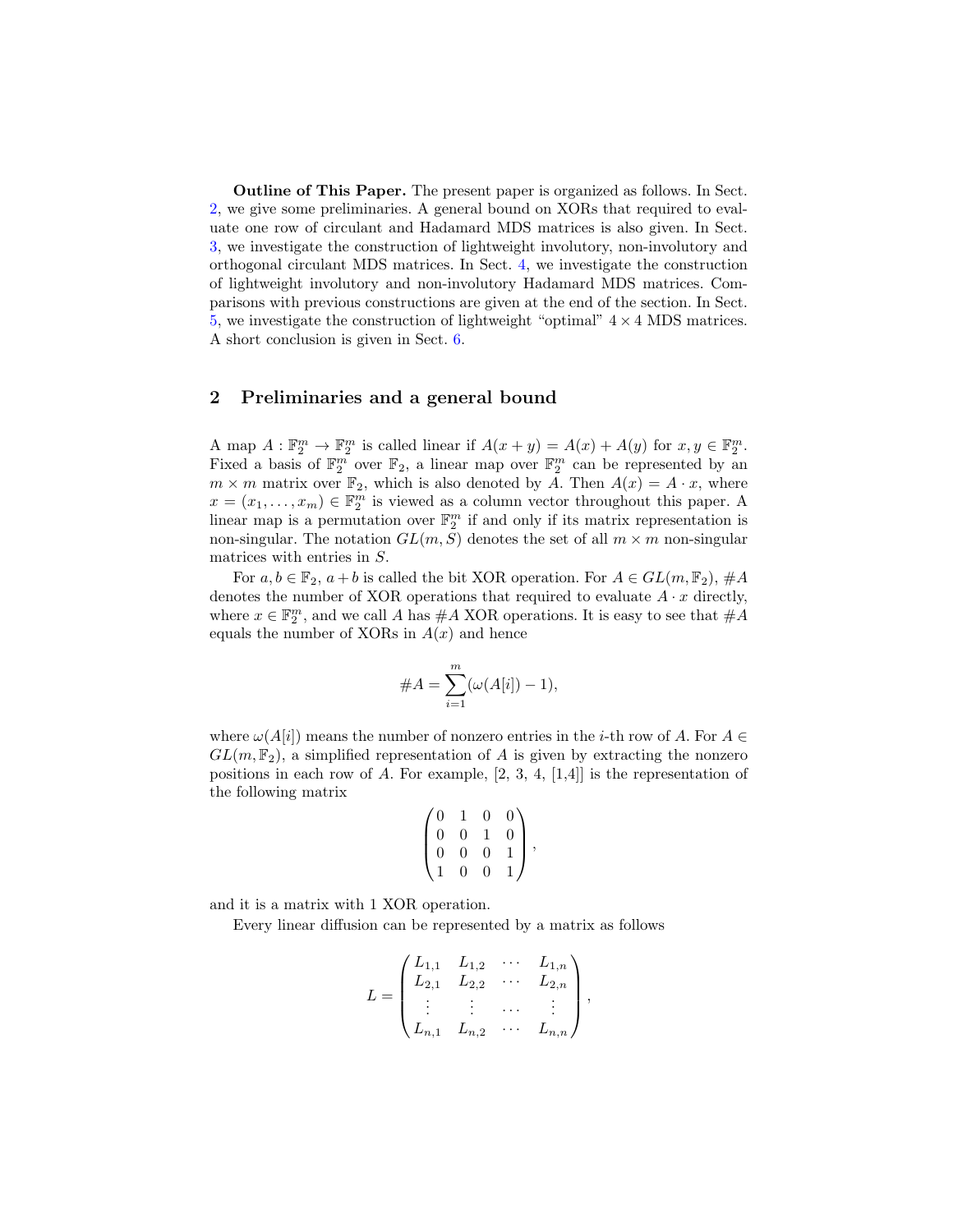where  $L_{i,j}$  is an  $m \times m$  matrix over  $\mathbb{F}_2$  for  $1 \leq i, j \leq n$ . For  $X = (x_1, \ldots, x_n) \in$  $(\mathbb{F}_2^m)^n$ ,

$$
L(X) = (\sum_{i=1}^{n} L_{1,i}(x_i), \ldots, \sum_{i=1}^{n} L_{n,i}(x_i)),
$$

where  $L_{i,j}(x_k) = L_{i,j} \cdot x_k$ , for  $1 \leq i, j \leq n, 1 \leq k \leq m$ . A linear diffusion L defined as above is called involutory if  $L \circ L(X) = X$  for all  $X \in (\mathbb{F}_2^m)^n$ , which is equivalent to that  $L^2$  is the identity matrix of order mn.

For  $X = (x_1, \ldots, x_n) \in (\mathbb{F}_2^m)^n$ , the bundle weight of X, which is denoted by  $\omega_b(X)$ , is defined as the number of nonzero entries of X. This means

$$
\omega_b(X) = |\{x_i : x_i \neq 0, 1 \le i \le n\}|.
$$

The branch number of L is defined as

$$
\min\{\omega_b(X)+\omega_b(L(X))\mid X\in(\mathbb{F}_2^m)^n, X\neq 0\}.
$$

The upper bound on the branch number of L is  $n + 1$ , and a matrix achieved the bound is called an MDS matrix.

Square sub-matrices of  $L$  of order  $t$  means the following matrices

$$
L(J, K) = (L_{j_l, k_p}, 1 \le l, p \le t)
$$

where  $J = [j_1, \ldots, j_t]$  and  $K = [k_1, \ldots, k_t]$  are two sequence of length t, and  $1 \leq j_1 < \ldots < j_t \leq n, \ 1 \leq k_1, \ldots, k_t \leq n.$  Note that  $L(J, K) \cdot (x_1, \ldots, x_t) = 0$ does not have nonzero solutions if and only if  $L(J, K)$  is of full rank. Then the following result holds, which is proved in [\[5\]](#page-17-8).

<span id="page-4-0"></span>**Theorem 1.** Let  $L = (L_{i,j}), 1 \leq i, j \leq n$ , and the entries of L are  $m \times m$ matrices over  $\mathbb{F}_2$ . Then L is an MDS matrix if and only if all square sub-matrices of L of order t are of full rank for  $1 \le t \le n$ .

According to Theorem [1,](#page-4-0) the computation would be complicated when  $n$  is large. Then in the present paper we focus on  $4 \times 4$  matrices, which are widely used in cryptography. More precisely, we construct lightweight MDS matrices using circulant matrix and Hadamard matrix. Both of them can be defined by the first row's entries and hence can be implemented efficiently.

#### 2.1 A general bound

In this subsection, we give a general bound of XORs on circulant and Hadamard MDS matrices.

A matrix is called circulant if each row is rotated to the right of the preceding row by one entry. Then for a  $4 \times 4$  circulant matrix, we means

$$
Circ(A, B, C, D) = \begin{pmatrix} A & B & C & D \\ D & A & B & C \\ C & D & A & B \\ B & C & D & A \end{pmatrix},
$$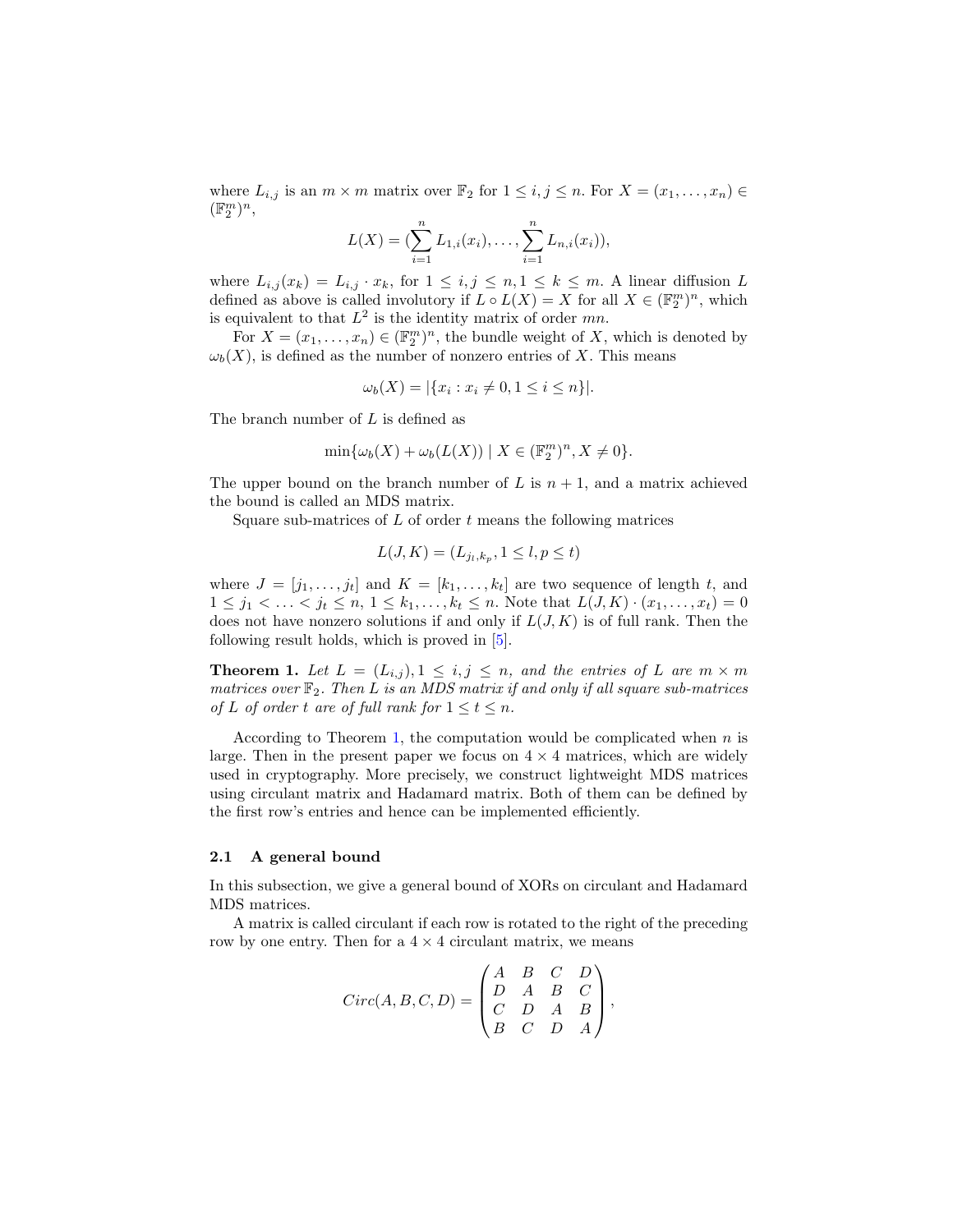where  $A, B, C, D \in GL(m, \mathbb{F}_2)$ .

A  $2^k \times 2^k$  matrix H is called a Hadamard matrix if it can be represented as

$$
\left(\begin{matrix}H_1,H_2\\H_2,H_1\end{matrix}\right),\,
$$

where  $H_1, H_2$  are two  $2^{k-1} \times 2^{k-1}$  Hadamard matrices. Then for a 4×4 Hadamard matrix, we means

$$
Had(A, B, C, D) = \begin{pmatrix} A, B, C, D \\ B, A, D, C \\ C, D, A, B \\ D, C, B, A \end{pmatrix},
$$

where  $A, B, C, D \in GL(m, \mathbb{F}_2)$ .

Remember that our aim is constructing MDS matrices with as few XOR operations as possible. Then we prefer linear transformations with no XORs. However, the following results limits the amounts of such linear transformations used in our constructions.

<span id="page-5-0"></span>**Lemma 1.** Let 
$$
L = \begin{pmatrix} L_1, L_2 \\ L_3, L_4 \end{pmatrix}
$$
,  $L_i \in GL(m, \mathbb{F}_2), 1 \le i \le 4$ . If rank $(L) = 2m$ ,  
then  $\sum_{i=1}^4 #L_i \ge 1$ .

*Proof.* Assume  $#L_i = 0, 1 \leq i \leq 4$ . Then for  $1 \leq i \leq 4$ , each row and each column of  $L_i$  has exactly one entry equals 1 since  $L_i$  are non-singular. This means every entry of  $\sum_{n=1}^{\infty}$  $\sum_{j=1}^{m} L_i[j]$  equals to 1. Therefore, every entry of  $\sum_{i=1}^{2m}$  $i=1$  $L[i]$ equals to 0, which means  $rank(L) < 2m$  and we complete the proof.

Then we have the following result.

- **Theorem 2.** 1. Let  $L = Circ(A, B, C, D)$  be a circulant MDS matrix, where  $A, B, C, D \in GL(m, \mathbb{F}_2)$ . Then  $\#A + \#B + \#C + \#D \geq 2$ .
- 2. Let  $L = Had(A, B, C, D)$  be a Hadamard MDS matrix, where  $A, B, C, D \in$ GL(m,  $\mathbb{F}_2$ ). Then  $\#A + \#B + \#C + \#D \geq 3$ .

*Proof.* Let  $L = Circ(A, B, C, D)$  be a circulant MDS matrix. Assume

$$
\#A + \#B + \#C + \#D \le 1.
$$

Then there are at least 3 entries with 0 XORs in the first row. Without loss of generality, we suppose  $#A = #B = #C = 0$ . Then according to Lemma [1,](#page-5-0) it holds

rank
$$
(L([1,2],[2,3]))
$$
 = rank $(\begin{pmatrix} B, C \\ A, B \end{pmatrix})$  < 2m.

This is a contradiction since L is an MDS matrix. The other cases can be proved similarly.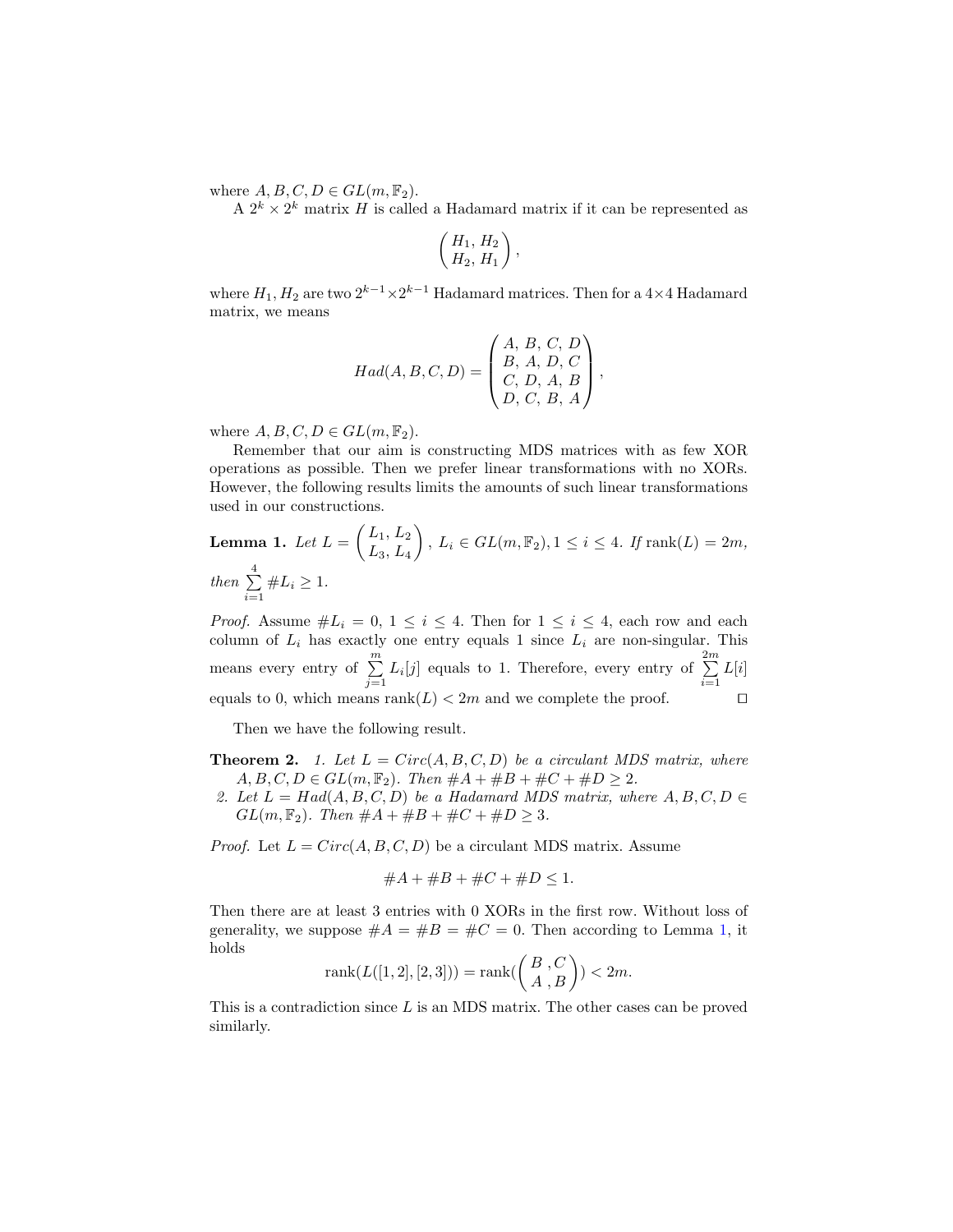Let  $L = Had(A, B, C, D)$  be a Hadamard MDS matrix. Assume

$$
\#A + \#B + \#C + \#D \le 2.
$$

Then there are at least 2 entries with 0 XORs in the first row. Without loss of generality, we suppose  $#A = #C = 0$ . Then according to Lemma [1,](#page-5-0) it holds

rank
$$
(L([1,3],[1,3]))
$$
 = rank $(\begin{pmatrix} A, C \\ C, A \end{pmatrix})$  < 2m.

This is a contradiction since L is an MDS matrix. The other cases can be proved  $\Box$  similarly.

The above result means that there are at most two entries with no XORs in one row of a circulant MDS matrix, and there are at most one entry with no XORs in one row of a Hadamard MDS matrix. We suppose  $L[1, 1] = I$  in our constructions, where I denotes the identity matrix throughout this paper.

### <span id="page-6-0"></span>3 Lightweight circulant MDS matrices

In this section, we investigate the construction of lightweight circulant involutory, non-involutory and orthogonal MDS matrices respectively.

#### <span id="page-6-2"></span>3.1 Constructing circulant involutory MDS matrices

<span id="page-6-1"></span>First, we have the following result.

**Lemma 2.** Let  $L = Circ(I, A, B, C)$  be a circulant matrix, where  $A, B, C \in$  $GL(m, \mathbb{F}_2)$ . Then L is an involution if and only if the following equalities hold:

$$
AB = BA, BC = CB, A^2 = C^2, AC + CA = B^2.
$$

Proof. By matrix multiplication, it can be checked that

$$
L2 = Circ(I, A, B, C) \cdot Circ(I, A, B, C)
$$
  
= Circ(I + AC + CA + B<sup>2</sup>, BC + CB, A<sup>2</sup> + C<sup>2</sup>, AB + BA).

On the other hand, L is an involution if and only if  $L^2 = Circ(I, 0, 0, 0)$ . Therefore, L is an involution if and only if

$$
AB = BA, BC = CB, A^2 = C^2, AC + CA = B^2
$$

 $\Box$  hold simultaneously.  $\Box$ 

We give a general construction of circulant involutory matrix in the following result. For  $A \in GL(m, \mathbb{F}_2)$ , the multiplication order of A is defined as the minimum positive integer d such that  $A^d = I$ .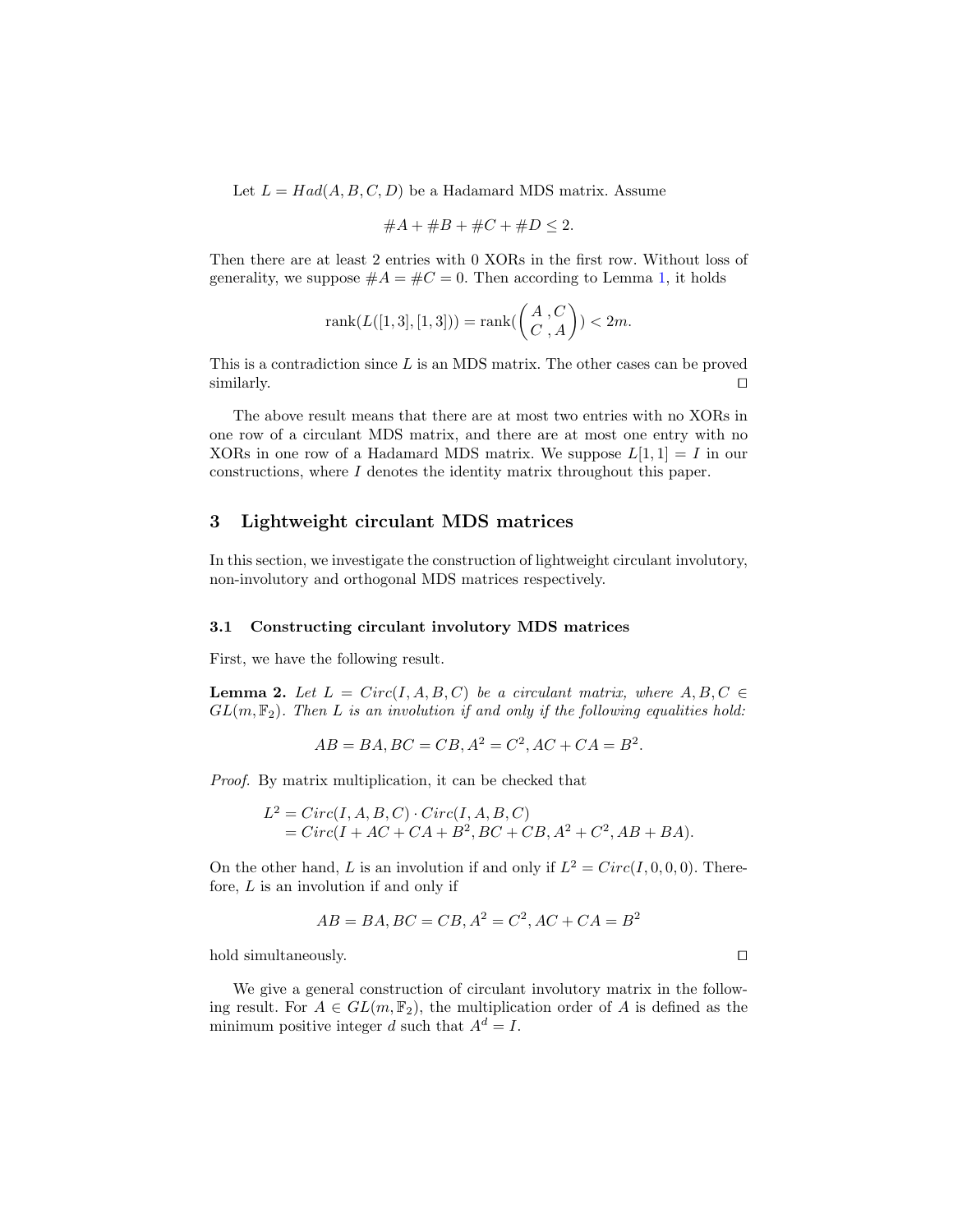**Lemma 3.** Suppose  $A, C \in GL(m, \mathbb{F}_2)$  with  $A^2 = C^2 = I$ , and the multiplication order of  $A+C$  equals  $4k-2$  for some integer k with  $k > 1$ . Let  $B = (A+C)^{2k}$ . Then the matrix  $Circ(I, A, B, C)$  is an involution.

*Proof.* Let  $B = (A+C)^{2k}$ . Note that

$$
A^2 = C^2 = I,
$$

then according to Lemma [2,](#page-6-1) we only need to prove that  $A, B, C$  satisfy the following equalities

$$
AB = BA, BC = CB, AC + CA = B^2.
$$

First, it is easy to see that

$$
(A+C)^2 = A^2 + AC + CA + C^2 = AC + CA.
$$

Then we have

$$
B = (A + C)^{2k} = (AC + CA)^k.
$$

Therefore,

$$
AB = A(AC + CA)^{k}
$$
  
=  $A(AC + CA)(AC + CA)^{k-1}$   
=  $(A^2C + ACA)(AC + CA)^{k-1}$   
=  $(CA^2 + ACA)(AC + CA)^{k-1}$   
=  $(CA + AC)A(AC + CA)^{k-1}$   
= ...  
=  $(AC + CA)^{k}A$   
= BA.

Similarly, it can be checked that

$$
BC = CB.
$$

Note that  $(A+C)^{4k-2} = I$ , then we have

$$
B^2 = (A + C)^{4k} = (A + C)^2 = AC + CA.
$$

According to Lemma [2,](#page-6-1) we have  $Circ(I, A, (A+C)^{2k}, C)$  is an involution.  $\square$ 

Remark 1. If  $k = 1$ , then the multiplication order of  $A+C$  equals 2 and  $B = (A +$  $(C)^2 = I$ . In this case,  $L = Circ(I, A, I, C)$  constructed as above is also a circulant involution. However, it is not an MDS matrix since rank $(L([1,3],[1,3])) < 2m$ . Then we always suppose  $k > 1$  since we want to construct circulant involutory MDS matrices.

Using above results, our searching strategy is as follows. Firstly, we get the set S which contains all involutory matrix from the set which we want to search. Then for each pair of  $(A, C) \in S \times S$ , we compute the multiplication order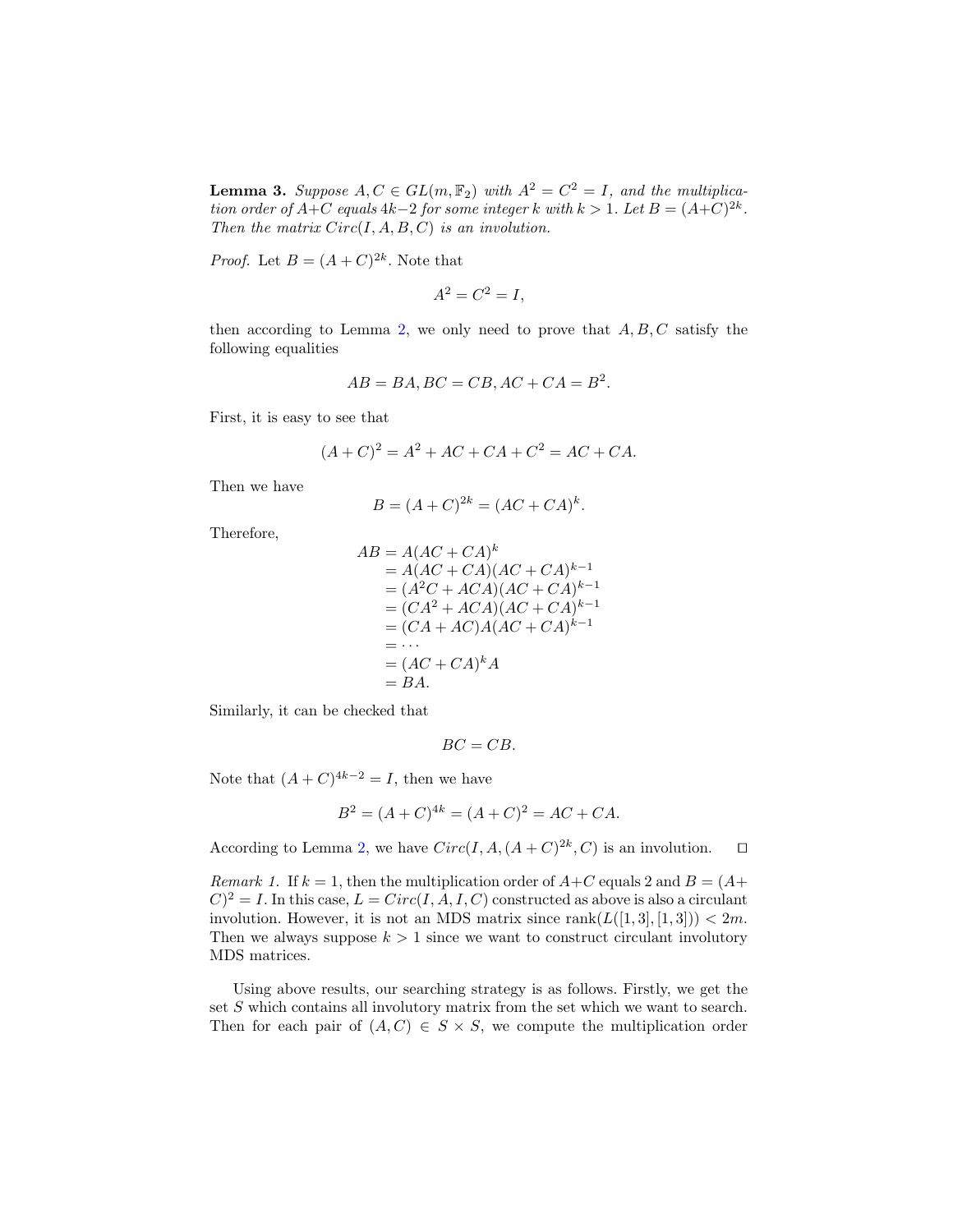d of  $A + C$ . If d mod  $4 = 2$ , then let  $B = (A + C)^{\frac{d}{2}+1}$ , and test whether  $Circ(I, A, B, C)$  is MDS by Theorem [1.](#page-4-0)

When  $m = 4$ , we search A, C over  $GL(4, \mathbb{F}_2)$ . There exist A, C such that  $Circ(I, A, B, C)$  is MDS. The fewest sum of XORs of one rows' entries of an MDS involutory  $Circ(I, A, B, C)$  constructed as above is 5. There are 48 pairs of A, C with this property. These 48 matrices are of the type  $Circ(I, A, B, C)$ and  $Circ(I, C, B, A)$  for 24 different pairs of A, C.

When  $m = 8$ , we search A, C over all  $8 \times 8$  non-singular matrices over  $\mathbb{F}_2$  with less than or equal to 3 bit XOR operations. The fewest sum of XORs of one rows' entries of an MDS  $Circ(I, A, B, C)$  constructed as above is 9. There are 40320 pairs of A, C satisfy this property. For all these pairs of  $A, C, Circ(I, C, B, A)$ are also circulant involutory MDS matrices.

**Theorem 3.** Their exist  $A, B, C \in GL(m, \mathbb{F}_2)$ ,  $m = 4, 8$ , such that  $Circ(I, A, B, C)$ is an involutory MDS matrix. Furthermore, the following statements hold.

- 1. When  $m = 4$ , circulant involutory MDS matrices constructed with the above method satisfy  $#A + #B + #C \geq 5$ .
- 2. When  $m = 8$ , if  $\#A \leq 3$  and  $\#C \leq 3$ , then circulant involutory MDS matrices constructed with the above method satisfy  $\#A + \#B + \#C \geq 9$ .

Example 1. Examples of  $A, B, C$  such that  $Circ(I, A, B, C)$  are circulant involutory MDS matrices with  $\#A + \#B + \#C = m + 1$  $\#A + \#B + \#C = m + 1$ <sup>1</sup>

(1)  $m = 4, A = [1, 2, [1, 3], [1, 2, 4]], C = [4, 3, 2, 1], B = (A+C)^4 = [2, [1, 2], [3, 4], 3].$  $(2)$   $m = 8$ ,  $A = \begin{bmatrix} 1 & 2 & 1 \\ 3 & 1 & 2 \\ 4 & 6 & 5 \\ 8 & 7 \end{bmatrix}$ ,  $C = \begin{bmatrix} 5 & 8 & 1 \\ 2 & 6 & 1 \\ 7 & 1 & 1 \\ 8 & 8 & 4 \\ 9 & 1 & 1 \end{bmatrix}$ , and  $B = (A+C)^{16} = [[7,8],1,7,[3,8],[2,4],[1,4],6,5].$ 

We further investigate the construction of  $5 \times 5$  circulant involutory MDS matrices. In order to simplify our characterization, we investigate  $5 \times 5$  circulant matrices of the type  $Circ(I, A, B, B, A)$ , where  $A, B \in GL(m, \mathbb{F}_2)$ . Concerning the property of involutory of  $Circ(I, A, B, B, C)$ , it is easy to prove the following result.

**Lemma 4.** Let  $L = Circ(I, A, B, B, A)$  be a circulant matrix, where  $A, B \in$  $GL(m, \mathbb{F}_2)$ . Then L is an involution if and only if  $A^2 = AB + BA = B^2$ .

We give constructions by exhaustive searching for  $A, B$  with the following method. The method is often used hereafter in the paper, and we give a detailed general description here.

The following result is helpful. It can be proved via elementary linear algebra and we omit the proof here.

<span id="page-8-1"></span>**Lemma 5.** Suppose  $A, B, C \in GL(m, \mathbb{F}_2)$  are  $m \times m$  non-singular matrices over  $\mathbb{F}_2$ . Then the following statements hold.

<span id="page-8-0"></span><sup>&</sup>lt;sup>1</sup> More examples of circulant involutory MDS matrices with  $#A + #B + #C = m + 1$ are given in the appendix of the extended version of the paper [\[14\]](#page-17-9).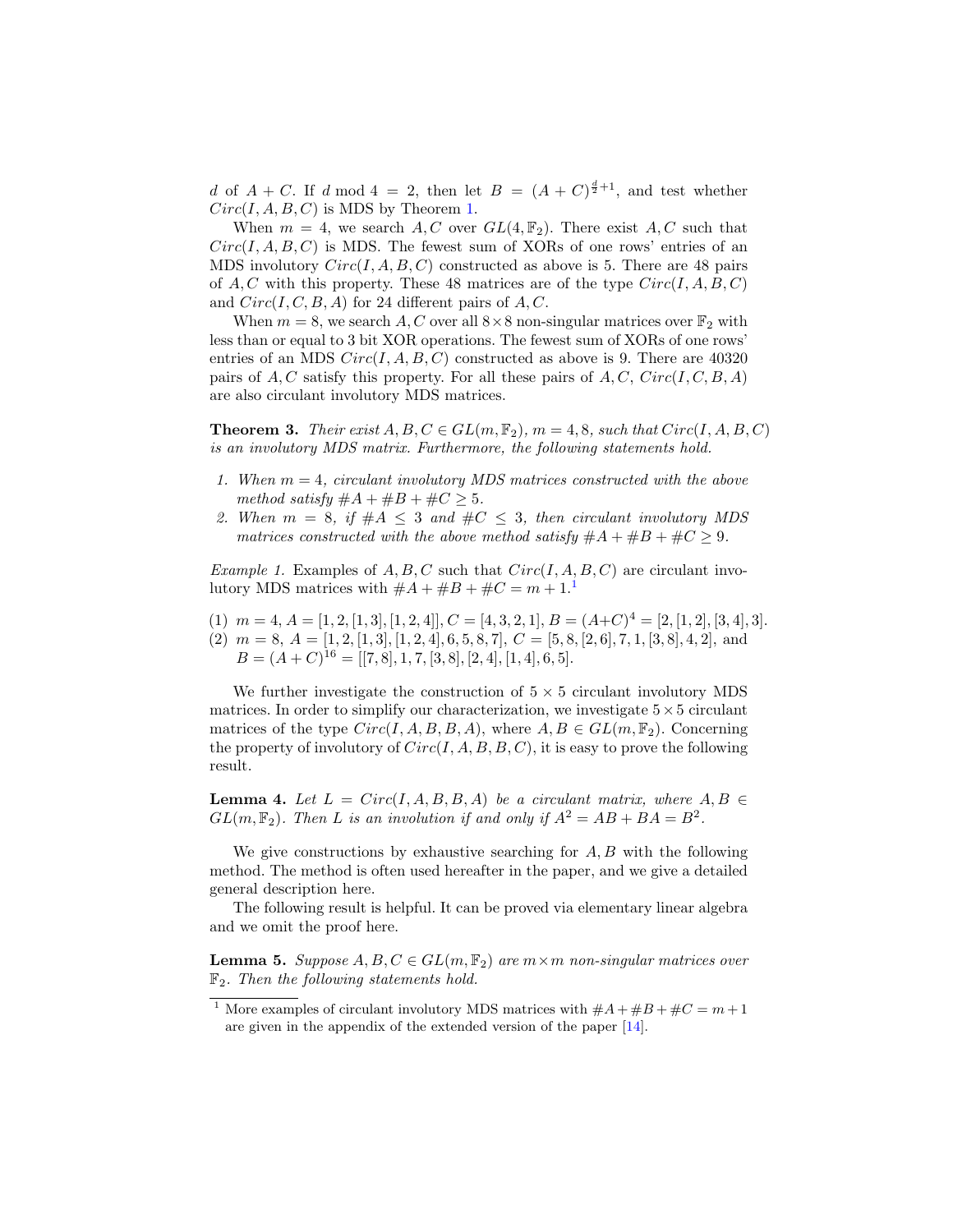(1)  $\binom{I, A}{B, C}$  is of full rank if and only if  $\text{rank}(BA + C) = m$ . (2)  $\binom{A, I}{B, C}$  is of full rank if and only if  $\text{rank}(CA + B) = m$ . (3)  $\binom{A, B}{I, C}$  is of full rank if and only if  $\text{rank}(AC + B) = m$ . (4)  $\begin{pmatrix} A, B \\ C, I \end{pmatrix}$  is of full rank if and only if  $\text{rank}(BC + A) = m$ .

Let  $L = Circ(I, A, B, B, A)$ . According to Theorem [1,](#page-4-0) if L is MDS, then all its square sub-matrices are of full rank. According to Lemma [5,](#page-8-1) we have the following fact by investigating all square sub-matrices of order 2. If L is MDS, then the following matrices are non-singular:

$$
A+I, A^2+I, B+I, B^2+I, A^2+B, A+B^2, A+B.
$$

Note that  $A^2 + I$  is non-singular if and only if  $A + I$  is non-singular. Then the conditions can be simplified as the following matrices are non-singular:

$$
A + I, B + I, A + B^2, A^2 + B, A + B.
$$

Based on the above observations, we have the following searching strategy. First, note that both A and B should satisfy  $rank(X + I) = m, X = A, B$ . The equalities that both  $A$  and  $B$  satisfied are called general rules. Then we can select the candidate set of  $A$  and  $B$  from the set we want to search over by using general rules, which means

$$
S_{A,B} := \{ X : X \in S_{search} \mid \text{rank}(X + I) = m \}.
$$

The for  $A \in S_{A,B}$ , we can get the candidate set of B by using the other conditions that should be satisfied, which means

$$
S_B := \{ B : B \in S_{A,B} \mid \text{rank}(A+B) = m \land \text{rank}(A^2+B) = m \land \text{rank}(A+B^2) = m
$$
  

$$
\land A^2 = AB + BA \land A^2 = B^2 \}.
$$

At last, for  $B \in S_B$ , we test whether L is MDS by Theorem [1.](#page-4-0)

When  $m = 4$ , we search A, B over  $GL(4, \mathbb{F}_2)$ . The fewest XORs of one row's entries of an involutory MDS  $Circ(I, A, B, B, A)$  is 4. There are 24 pairs of  $A, B$  such that  $Circ(I, A, B, B, A)$  are involutory circulant MDS matrices with  $#A + #B = 2$ . These 24 MDS matrices are of the type  $Circ(I, A, A^T, A^T, A)$ and  $Circ(I, A^T, A, A, A^T)$  for 12 different A.

When  $m = 8$ , we search A, B over  $GL(8, \mathbb{F}_2)$  with  $\#A + \#B \leq 3$ . No involutory MDS matrix returns. Therefore, if  $Circ(I, A, B, B, A)$  is an involutory MDS matrix, then  $\#A + \#B > 4$ .

Then we have the following result.

**Theorem 4.** Their exist  $A, B \in GL(m, \mathbb{F}_2)$ ,  $m = 4, 8$ , such that  $Circ(I, A, B, B, A)$ is an  $5\times 5$  involutory MDS matrix. Furthermore, if  $Circ(I, A, B, B, A)$  is an involutory MDS matrix, then  $#A + #B \geq \frac{m}{2}$ .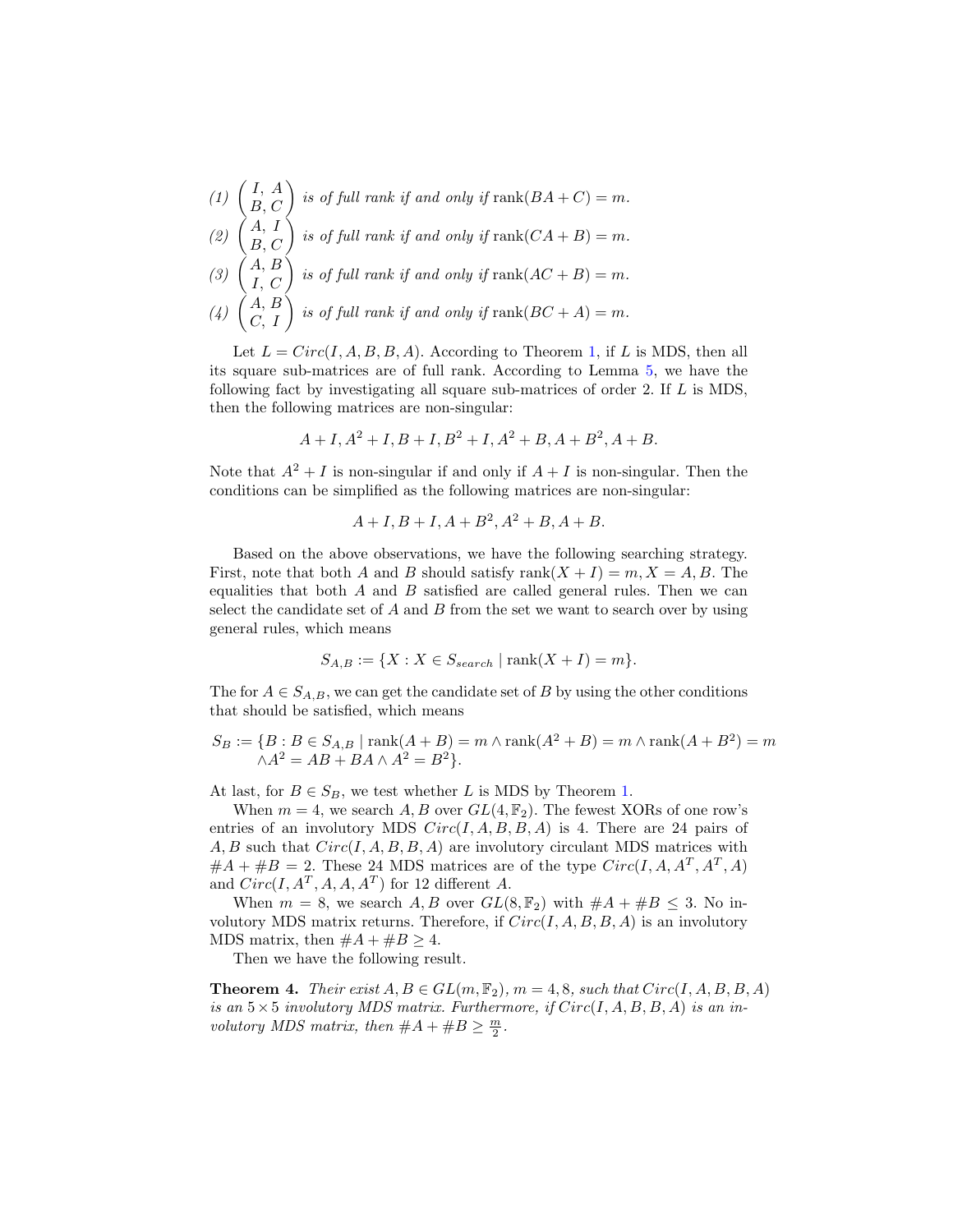Similar as the method "Subfield construction" that used in  $[6,19,21]$  $[6,19,21]$  $[6,19,21]$ , it is easy to construct involutory MDS  $Circ(I, A, B, B, A)$  over  $\mathbb{F}_2^8$  with  $\#A + \#B =$ 4, since we have constructed involutory MDS  $Circ(I, A, B, B, A)$  over  $\mathbb{F}_2^4$  with  $#A + #B = 2.$  Let  $X \in GL(4, \mathbb{F}_2), #X = 1$  and  $Circ(I, X, X^T, X^T, X)$  is an involutory MDS matrix. Then  $Circ(I, A, A<sup>T</sup>, A<sup>T</sup>, A)$  is also an involutory MDS matrix, where  $A \in GL(8, \mathbb{F}_2)$  of the following form

$$
A = \begin{bmatrix} X, & 0 \\ 0, & X \end{bmatrix}.
$$

Then we can construct 24 circulant involutory MDS by using the above method and the searching result when  $m = 4$ .

In order to get more circulant involutory MDS matrices, we searching A over  $GL(8,\mathbb{F}_2)$  with  $\#A=2$ . We get 20160 A such that  $Circ(I, A, A^T, A^T, A)$  are involutory MDS matrices and  $\#A + \#A^T = 4$ .

Example 2. Examples of  $A, B$  such that  $Circ(I, A, B, B, A)$  are circulant involutory MDS matrices with  $#A + #B = \frac{m}{2}$ . 2

- (1)  $m = 4$ ,  $A = [2, 3, 4, [1, 3]]$ ,  $B = A<sup>T</sup> = [4, 1, [2, 4], 3]$ .
- $(2) \ \ m=8, \ X=[2,3,4,[1,3]], \ A=\begin{bmatrix} X,\ 0\ 0,\ X \end{bmatrix}=[2,3,4,[1,3],6,7,8,[5,7]], \ B=0,1,2$  $A<sup>T</sup> = [4, 1, [2, 4], 3, 8, 5, [6, 8], 7].$
- (3)  $m = 8, A = [[3, 5], 8, 1, 3, 4, 2, 6, [2, 7]], B = A<sup>T</sup> = [3, [6, 8], [1, 4], 5, 1, 7, 8, 2].$

It is interesting that  $5 \times 5$  circulant involutory MDS matrices can be constructed with only 3 different entries. We have tried some other methods to construct circulant involutory MDS matrices with higher order. However, we do not get an circulant involutory MDS matrix with order large than or equal to 6 until present. We leave it as an open problem.

Problem 1. Construct  $n \times n$  circulant involutory MDS matrices over  $GL(m, \mathbb{F}_2)$ or prove that they do not exist, where  $n \geq 6$ ,  $m = 4, 8$ .

#### <span id="page-10-0"></span>3.2 Constructing circulant non-involutory MDS matrices

In this subsection, we want to construct non-involutory MDS matrices with as few XORs as possible. We consider circulant matrices of the type

$$
Circ(I, I, A, B),
$$

since it has the most many entries with no XORs in one row.

The searching strategy is similar as previous subsection. If  $Circ(I, I, A, B)$ is MDS, then the following matrices are non-singular:

$$
A+I, B+I, A+B, AB+I, A^2+B, A+B^2.
$$

When  $m = 4$ , we search A, B over  $GL(4, \mathbb{F}_2)$ . The fewest XORs of one row's entries of an MDS  $Circ(I, I, A, B)$  is 3. Their are 48 pair of  $(A, B)$  such that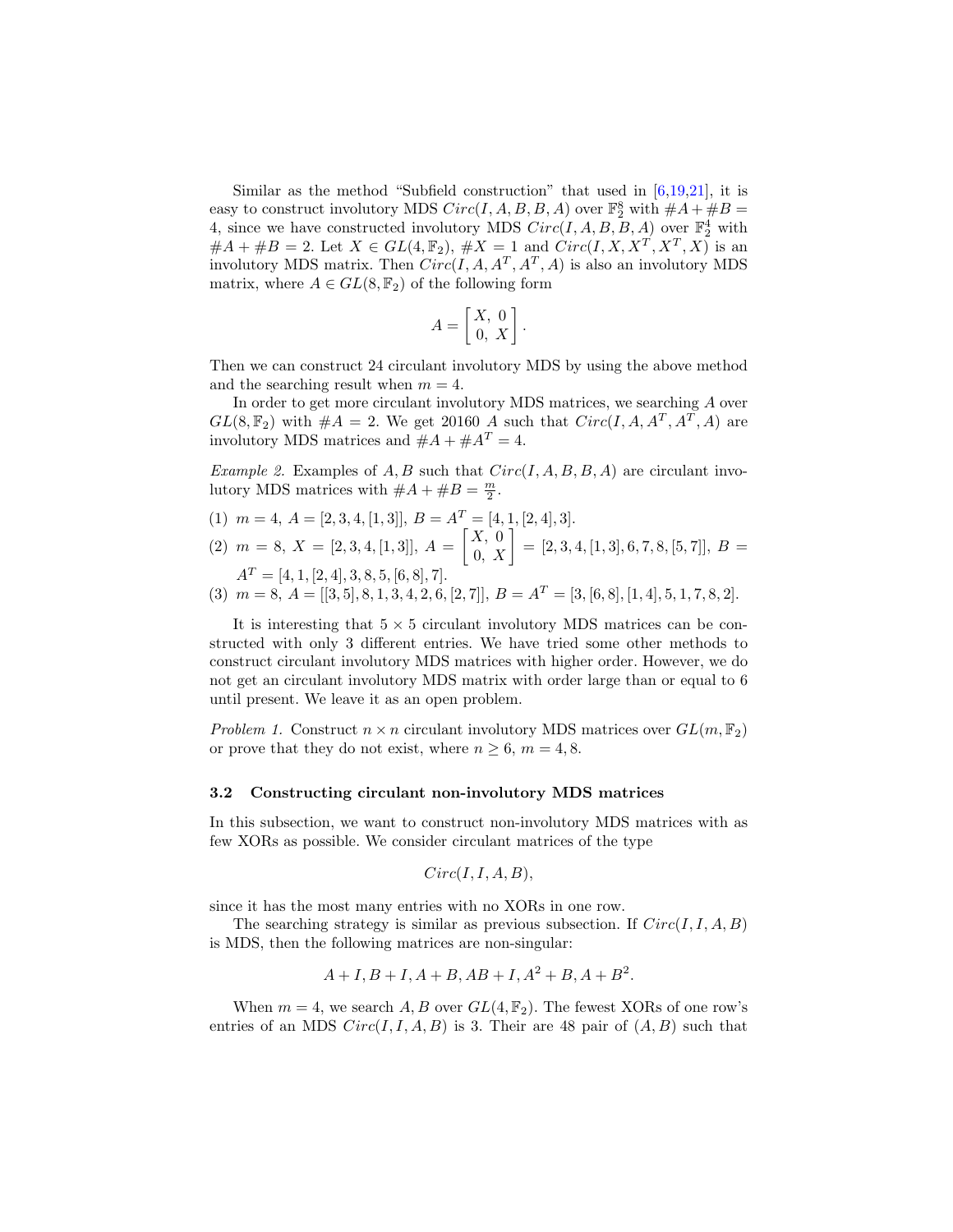$Circ(I, I, A, B)$  are MDS matrices with  $#A + #B = 3$ . These 48 matrices are of the type  $Circ(I, I, A, A^{-2})$  and  $Circ(I, I, A^{-2}, A)$  for 24 different A.

When  $m = 8$ , we search A, B over all  $8 \times 8$  non-singular matrices over  $\mathbb{F}_2$ with 1 bit XOR. No MDS matrix returns. This means if  $Circ(I, I, A, B)$  is an MDS matrix over  $GL(8, \mathbb{F}_2)$ , then either A or B has at least 2 XORs, and hence  $#A + #B \geq 3$ . Therefore, the following result hold.

**Theorem 5.** Let  $L = Circ(I, I, A, B)$ , where  $A, B \in GL(m, \mathbb{F}_2)$ ,  $m = 4, 8$ . If L is an MDS matrix, then  $\#A + \#B \geq 3$ .

In order to get circulant MDS matrix with the above equality holds when  $m = 8$ , we let  $B = A^{-2}$  and search A over all  $8 \times 8$  non-singular matrices over  $\mathbb{F}_2$ with 1 bit XOR. At last, we get 80640 A such that  $Circ(I, I, A, A^{-2})$  are MDS matrices with  $#A + #A^{-2} = 3$ . Furthermore,  $Circ(I, I, A^{-2}, A)$  are also MDS matrices for all these A.

*Example 3.* Examples of A, B such that  $Circ(I, I, A, B)$  and  $Circ(I, I, B, A)$  are MDS matrices with  $\#A + \#B = 3$ .

(1)  $m = 4$ ,  $A = [2, 3, 4, [1, 4]]$ ,  $B = A^{-2} = [[2, 3], [3, 4], 1, 2]$ .  $(2)$   $m = 8, A = [2, 3, 4, 5, 6, 7, 8, 1, 3], B = A^{-2} = [[1, 7], [2, 8], 1, 2, 3, 4, 5, 6].$ 

### 3.3 Constructing circulant orthogonal MDS matrices

A square matrix L is called orthogonal if  $L^{-1} = L^T$ , where  $L^T$  is the transpose of L. It is proven in [\[13\]](#page-17-7) there do not exist  $2^d \times 2^d$  circulant orthogonal MDS matrix over finite fields. In this subsection, we show that  $4 \times 4$  circulant orthogonal MDS matrices can also be constructed with non-commutative entries.

Firstly, note that for  $L = Circ(I, A, B, C)$ , where  $A, B, C \in \mathbb{F}_{2^m}$ , it holds  $L^T = Circ(I, C^T, B^T, A^T)$ . This means one have to implement new entries  $A<sup>T</sup>, B<sup>T</sup>, C<sup>T</sup>$  in decryption circuit when L is orthogonal. In order to simplify implementation, we let  $A, B, C \in GL(m, \mathbb{F}_2)$  are symmetric matrices, which means  $A = A^T, B = B^T, C = C^T$ . Then it holds

$$
L^T = Circ(I, C^T, B^T, A^T) = Circ(I, C, B, A),
$$

and it is easy to prove the following result.

**Lemma 6.** Let  $L = Circ(I, A, B, C)$  be a circulant matrix, where  $A, B, C \in$  $GL(m,\mathbb{F}_2)$  are symmetric matrices. Then L is orthogonal if and only if the following equalities hold:

 $A^2 + B^2 = C^2$ ,  $AC = CA$ ,  $A + C = BA + CB$ ,  $A + C = AB + BC$ .

If  $L = Circ(I, A, B, C)$  is MDS, then the following matrices are non-singular:

$$
B + I
$$
,  $B + A^2$ ,  $B + C^2$ ,  $AC + I$ ,  $AB + C$ .

When  $m = 4$ , we search symmetric A, B, C over  $GL(4, \mathbb{F}_2)$ . The fewest XORs of one row's entries of an orthogonal MDS  $Circ(I, A, B, C)$  is 8. Their are 24 triples of  $A, B, C$  such that  $Circ(I, A, B, C)$  are orthogonal MDS matrices with  $#A + #B + #C = 8$ . Then we have the following result.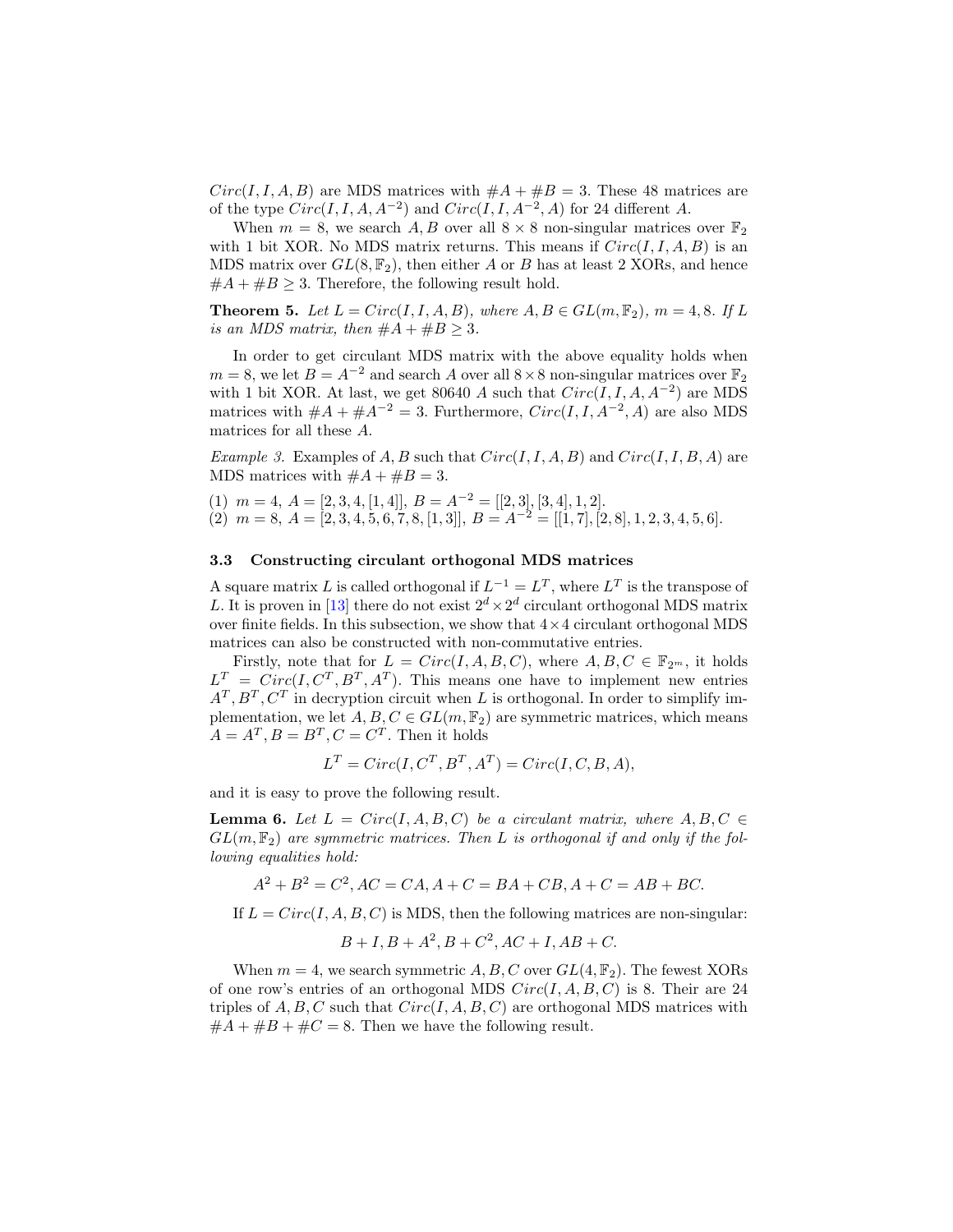**Theorem 6.** There exist symmetric  $A, B, C \in GL(4, \mathbb{F}_2)$  such that  $Circ(I, A, B, C)$ is an orthogonal MDS matrix. Furthermore, if  $Circ(I, A, B, C)$  is an orthogonal MDS matrix, then  $\#A + \#B + \#C \geq 8$ .

Example 4. Example of A, B, C such that  $Circ(I, A, B, C)$  is an orthogonal circulant MDS matrix  $#A + #B + #C = 2m$ .

- $(1)$   $m = 4, A = [1, 2, 4, [3, 4], B = [[1, 4], [2, 3, 4], [2, 3], [1, 2, 4]], C = [2, [1, 2], 3, 4].$
- (2)  $m = 8, A = \begin{bmatrix} A_1, & 0 \\ 0 & A \end{bmatrix}$  $0, A_1$  $\Big\}, B = \Big\lceil \frac{B_1, 0}{0, B} \Big\rceil$  $0, B_1$  $\Big\}, C = \Big\lceil \frac{C_1, 0}{2}, \frac{C_2}{C_1} \Big\rceil$  $0, C_1$ , where  $A_1, B_1, C_1$ are the  $A, B, \bar{C}$  in the above item.

# <span id="page-12-0"></span>4 Lightweight Hadamard MDS matrices

In this section, we investigate the construction of lightweight Hadamard involutory and non-involutory MDS matrices respectively.

#### <span id="page-12-1"></span>4.1 Constructing Hadamard involutory MDS matrices

In the case of  $a, b, c$  are elements of finite fields,  $Had(1, a, b, c)$  is an involution if and only if  $a^2 + b^2 = c^2$ . In the case of  $A, B, C \in GL(m, \mathbb{F}_2)$ , we have the following result.

**Lemma 7.** Let  $A, B, C \in GL(m, \mathbb{F}_2)$ . Then  $L = Had(I, A, B, C)$  is an involution if and only if A, B, C are pairwise commutative and  $A^2 + B^2 = C^2$ .

Proof. By matrix multiplication, it can be checked that

$$
L2 = Had(I, A, B, C) \cdot Had(I, A, B, C)
$$
  
= Had(I + A<sup>2</sup> + B<sup>2</sup> + C<sup>2</sup>, BC + CB, AC + CA, AB + BA).

Therefore, L is an involution if and only if  $L^2 = Had(I, 0, 0, 0)$ , which is equivalent to

$$
AB = BA, BC = CB, AC = CA, A2 + B2 = C2
$$

 $\Box$ hold simultaneously.  $\Box$ 

When  $m = 4$ , we search A, B, C over  $GL(4, \mathbb{F}_2)$  as previous. The fewest XORs of one row's entries of an involutory MDS  $Had(I, A, B, C)$  is 6. There are 144 triples of  $A, B, C$  such that  $Had(I, A, B, C)$  are involutory MDS matrices with  $#A + #B + #C = 6.$  These 144 matrices are of the type  $Had(I, A_1, A_2, A_3),$ where  $(A_1, A_2, A_3)$  is a permutation of  $(A, A^{-1}, A + A^{-1})$  for 24 different A.

When  $m = 8$ , we also consider Hadamard matrix of the type

$$
L = Had(I, A, A^{-1}, A + A^{-1}),
$$

where  $A \in GL(m, \mathbb{F}_2)$ . According to the above lemma, L is an involution. We use the method in  $[20,23]$  $[20,23]$  to characterize whether L is MDS. By computing the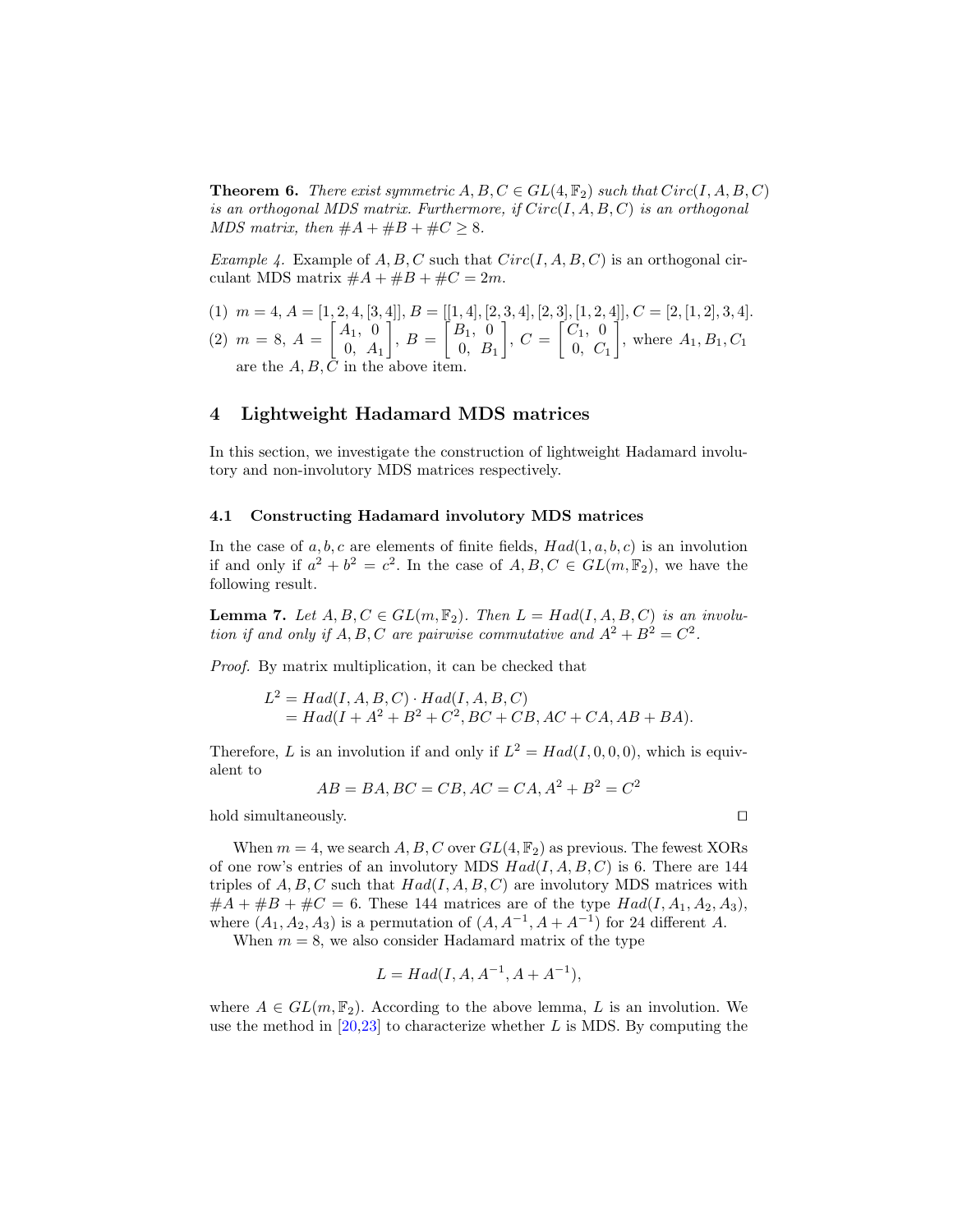determinants of all the square sub-matrices of L and factorizing these polynomials, we get that  $L$  is an MDS matrix if and only if all the following matrices are non-singular:

$$
A, A + I, A2 + A + I, A3 + A + I, A3 + A2 + I.
$$

Then we search A over  $GL(8, \mathbb{F}_2)$  with  $\#A \leq 3$ . The fewest XORs of one row's entries of an involutory MDS  $Had(I, A, A^{-1}, A+A^{-1})$  is 10. We get 80640 A such that  $Had(I, A, A^{-1}, A+A^{-1})$  are involutory MDS matrices with  $#A +$  $#A^{-1} + #(A + A^{-1}) = 10.$ 

We also have searched some other types of Hadamard matrices. However, we do not get a Hadamard involutory matrix with one row's XORs less then 10 until present.

- **Theorem 7.** 1. Let  $A, B, C \in GL(4, \mathbb{F}_2)$ . If  $L = Had(I, A, B, C)$  is an MDS involution matrix, then  $\#A + \#B + \#C \geq 6$ .
- 2. Let  $A \in GL(8, \mathbb{F}_2)$  with  $\#A \leq 3$ . If  $L = Had(I, A, A^{-1}, A + A^{-1})$  is an MDS involution matrix, then  $\#A + \#A^{-1} + \#(A + A^{-1}) \ge 10$ .

Example 5. Examples of  $A, B, C$  such that  $Had(I, A, B, C)$  are involutory MDS matrices with  $\#A + \#B + \#C = m + 2$ .

- (1)  $m = 4, A = [2, [1, 3], 4, [2, 3]], B = A^{-1} = [[1, 2, 4], 1, [1, 4], 3], C = A + A^{-1} =$  $[[1, 4], 3, 1, 2].$
- $(2)$   $m = 8$ ,  $A = [2, 3, 4, 5, 6, 7, 8, 1, 3], B = A^{-1} = [[2, 8], 1, 2, 3, 4, 5, 6, 7], C =$  $A + A^{-1} = [8, [1, 3], [2, 4], [3, 5], [4, 6], [5, 7], [6, 8], [1, 3, 7]].$

#### <span id="page-13-0"></span>4.2 Constructing non-involutory Hadamard MDS matrices

In this subsection, we want to construct non-involutory Hadamard MDS matrix with as few XORs as possible. The searching strategy is similar as previous. If  $Had(I, A, B, C)$  is MDS, then the following matrices are non-singular:

 $A + I, B + I, C + I, AB + C, AC + B, BA + C, BC + A, CB + A, CA + B.$ 

When  $m = 4$ , we search A, B, C over  $GL(4, \mathbb{F}_2)$ . The fewest XORs of one rows' entries of an MDS  $Had(I, A, B, C)$  is 4. There are 72 triples of  $A, B, C$ such that  $Had(I, A, B, C)$  are MDS matrices with  $#A+#B+#C = 4$ . These 72 matrices are of the type  $Had(I, A_1, A_2, A_3)$ , where  $(A_1, A_2, A_3)$  is a permutation of  $(A, A^T, A + A^T)$  for 12 different A.

When  $m = 8$ , we search A over  $GL(8, \mathbb{F}_2)$  with  $\#A \leq 2$ . The fewest XORs of one rows' entries of an MDS  $Had(I, A, A^T, A+A^T)$  is 8.

In order to get Hadamard MDS matrices with fewer XORs in one row, we investigate Hadamard matrices of the type  $Had(I,A,A^T,B)$ . According to our searching, if  $\#A \leq 1$  and  $\#B \leq 2$ , then there are no MDS  $Had(I, A, A^T, B)$ . Then we have the following result.

**Theorem 8.** 1. Let  $A, B, C \in GL(4, \mathbb{F}_2)$ . If  $L = Had(I, A, B, C)$  is an MDS matrix, then  $\#A + \#B + \#C \geq 4$ .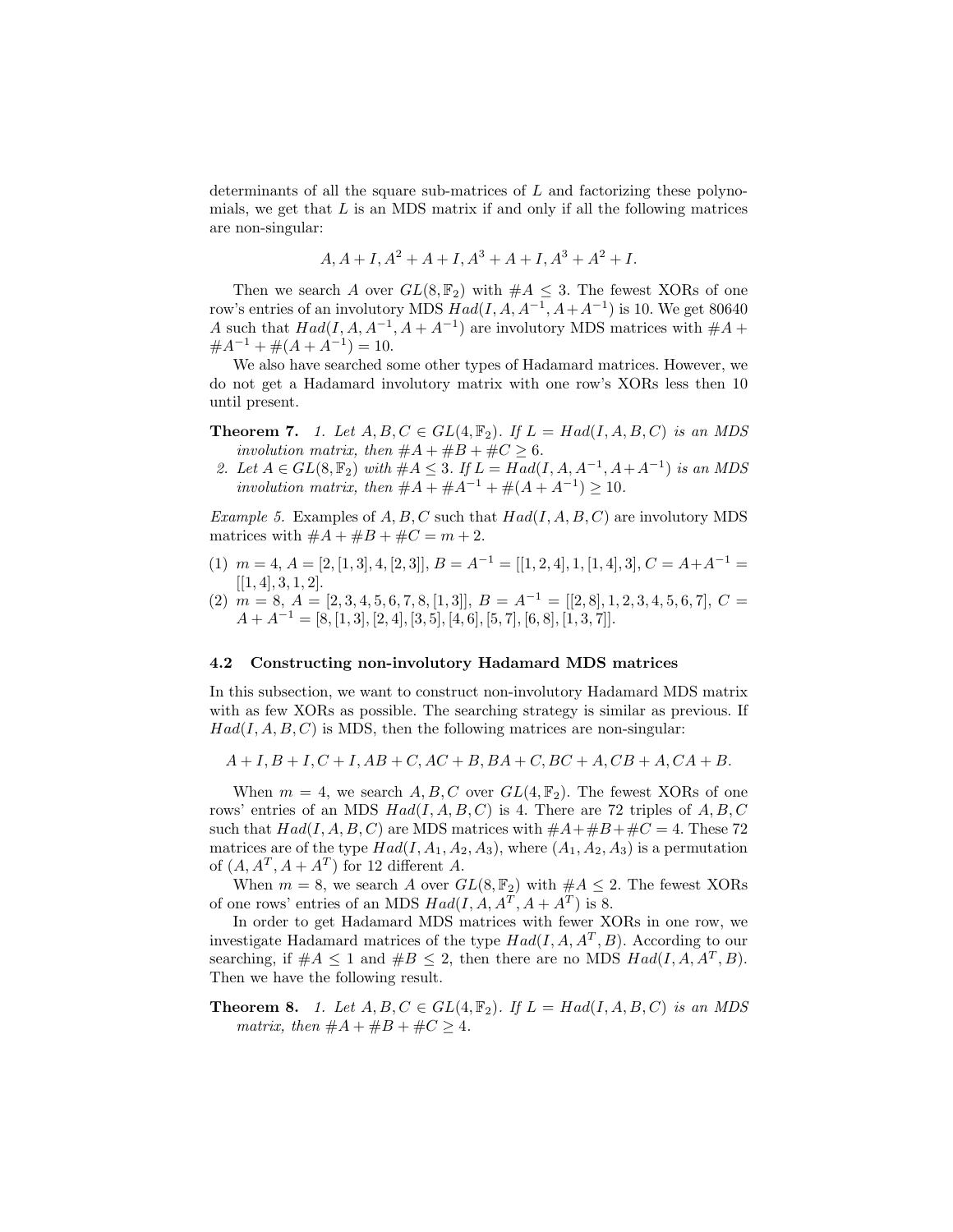| matrix type       | elements                | the first row              | XOR count                        | Ref.           |
|-------------------|-------------------------|----------------------------|----------------------------------|----------------|
| Circulant         | $GL(8,\mathbb{F}_2)$    | [I, I, A, B]               | $3 + 3 \times 8 = 27$            | Subsection 3.2 |
| Circulant         | $\mathbb{F}_{28}/0x11b$ | (0x02, 0x03, 0x01, 0x01)   | $14 + 3 \times 8 = 38$           | $AES$ $ 8 $    |
| Hadamard          | $GL(8,\mathbb{F}_2)$    | [I, A, A <sup>T</sup> , B] | $5 + 3 \times 8 = 29$            | Subsection 4.2 |
| Hadamard          | $\mathbb{F}_{28}/0x1c3$ | (0x01, 0x02, 0x04, 0x91)   | $13 + 3 \times 8 = 37$           | 21             |
| Subfield-Hadamard | $\mathbb{F}_{24}/0x13$  | (0x1, 0x2, 0x8, 0x9)       | $2 \times (5 + 3 \times 4) = 34$ | 21             |

<span id="page-14-0"></span>Table 1. Comparisons with previous constructions of non-involutory MDS matrices

| matrix type       | elements                | the first row                | XOR count                        | Ref.              |
|-------------------|-------------------------|------------------------------|----------------------------------|-------------------|
| Circulant         | $GL(8,\mathbb{F}2)$     | [I, A, B, C]                 | $9 + 3 \times 8 = 33$            | Subsection 3.1    |
| Hadamard          | $GL(8,\mathbb{F}_2)$    | $[I, A, A^{-1}, A + A^{-1}]$ | $10 + 3 \times 8 = 34$           | Subsection 4.1    |
| Subfield-Hadamard | $\mathbb{F}_{24}/0x13$  | (0x1, 0x4, 0x9, 0xd)         | $2 \times (6 + 3 \times 4) = 36$ | $\left 21\right $ |
| Hadamard          | $\mathbb{F}_{28}/0x165$ | (0x01, 0x02, 0xb0, 0xb2)     | $16 + 3 \times 8 = 40$           | 21                |
| Hadamard          | $\mathbb{F}_{28}/0x11d$ | (0x01, 0x02, 0x04, 0x06)     | $22 + 3 \times 8 = 46$           | 3                 |
| Compact Cauchy    | $\mathbb{F}_{28}/0x11b$ | (0x01, 0x12, 0x04, 0x16)     | $54 + 3 \times 8 = 78$           | 7                 |
| Hadamard-Cauchy   | $\mathbb{F}_{28}/0x11b$ | (0x01, 0x02, 0xfc, 0xfe)     | $74 + 3 \times 8 = 98$           | 11                |

<span id="page-14-1"></span>Table 2. Comparisons with previous constructions of involutory MDS matrices

# 2. Let  $A, B \in GL(8, \mathbb{F}_2)$ . If  $L = Had(I, A, A^T, B)$  is an MDS matrix, then  $#A + #A<sup>T</sup> + #B \ge 5.$

In order to get MDS  $Had(I,A,A^T,B)$  with  $#A+#A^T+#B=5$ , we choose A with  $#A = 2$  and rank $(A + I) = 8$  randomly, and then test whether there exist B with  $\#B = 1$  such that  $Had(I, A, A^T, B)$  is MDS. We repeat the process several times and get 622 pairs of  $A, B \in GL(8, \mathbb{F}_2)$ , such that  $Had(I, A, A^T, B)$ is MDS and  $\#A + \#A^T + \#B = 5$ .

Example 6. Examples of  $A, B, C$  such that  $Had(I, A, B, C)$  are MDS matrices with the bounds in the above theorem hold.

- (1)  $m = 4$ ,  $A = [2, 3, 4, [1, 3]]$ ,  $B = A<sup>T</sup> = [4, 1, [2, 4], 3]$ ,  $C = A + A<sup>T</sup> =$  $[[2, 4], [1, 3], 2, 1].$
- (2)  $m = 8, A = [2, 3, 4, [1, 5], 8, 7, 5, [3, 6]], B = A<sup>T</sup> = [4, 1, [2, 8], 3, [4, 7], 8, 6, 5],$  $C = [[4, 7], 6, 5, 8, 7, 1, 2, 3].$

We give comparisons of our constructions with previous constructions in Table [1,](#page-14-0) Table [2](#page-14-1) and Table [3](#page-15-1) respectively.

The lower bounds on XORs of circulant and Hadamard MDS matrices given in Section [3](#page-6-0) and Section [4](#page-12-0) are under the supposition  $L[1, 1] = I$ . Therefore, it is possible to improve the previous lower bounds when  $L[1, 1] \neq I$ . However, we have the following result with searching, which shows that the lower bounds can not be improved when  $m = 4$ .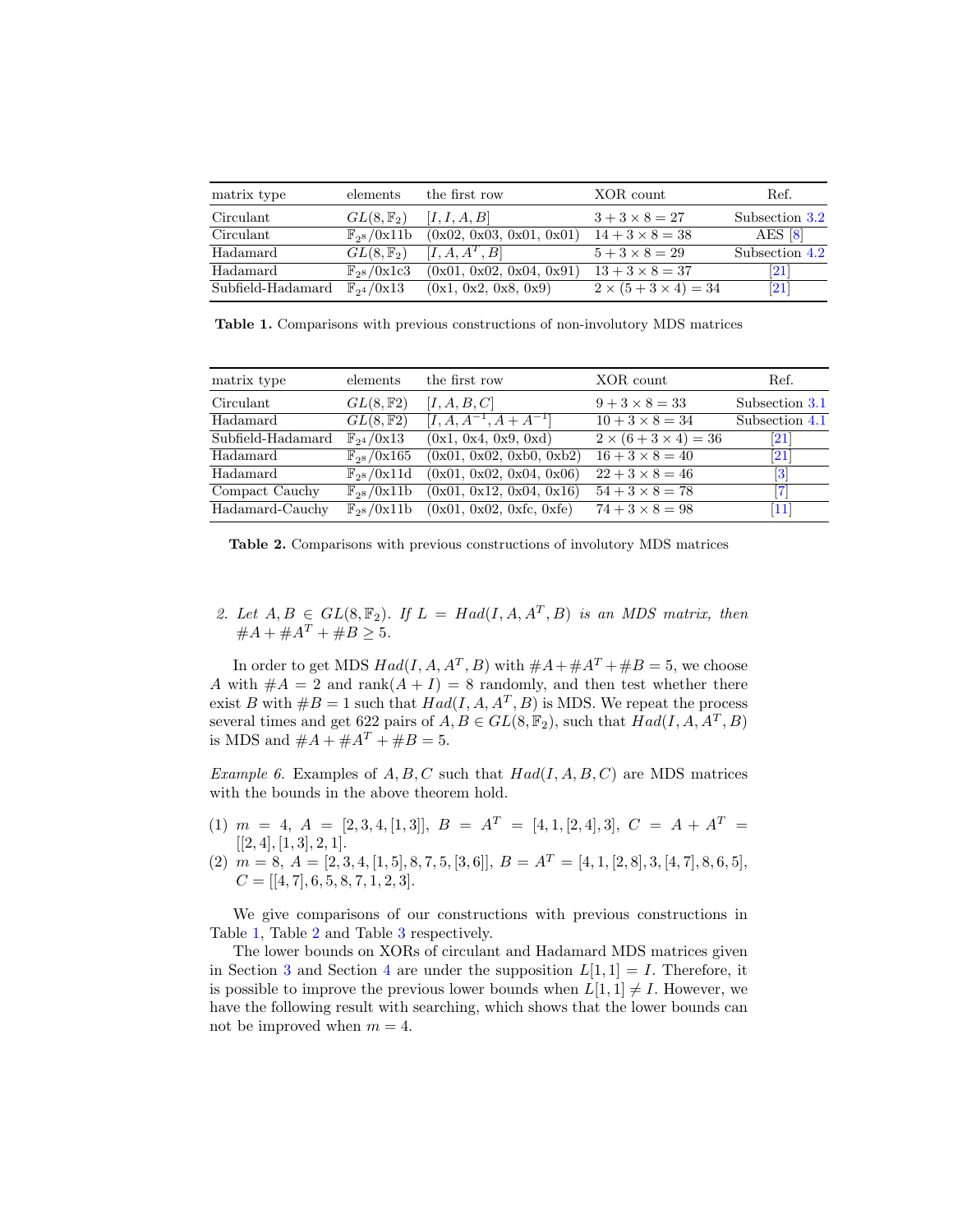| matrix type          | elements               | the first row                | XOR count                       | Ref.             |
|----------------------|------------------------|------------------------------|---------------------------------|------------------|
| Circulant            | $GL(4,\mathbb{F}2)$    | [I, I, A, B]                 | $3+3\times 4=15$ Subsection 3.2 |                  |
| Involutory circulant | $GL(4,\mathbb{F}2)$    | [I, A, B, C]                 | $5 + 3 \times 4 = 17$           | Subsection 3.1   |
| Hadamard             | $GL(4,\mathbb{F}2)$    | [I, A, B, C]                 | $4+3\times 4=16$ Subsection 4.2 |                  |
| Hadamard             | $\mathbb{F}_{24}/0x13$ | (0x1, 0x2, 0x8, 0x9)         | $5 + 3 \times 4 = 17$           | 21               |
| Involutory Hadamard  | $GL(4,\mathbb{F}2)$    | $[I, A, A^{-1}, A + A^{-1}]$ | $6 + 3 \times 4 = 18$           | Subsection 4.1   |
| Involutory Hadamard  | $\mathbb{F}_{24}/0x13$ | (0x1, 0x4, 0x9, 0xd)         | $6 + 3 \times 4 = 18$           | 21,15            |
| Involutory Hadamard  | $\mathbb{F}_{24}/0x19$ | (0x1, 0x2, 0x6, 0x4)         | $6 + 3 \times 4 = 18$           | $\vert 18 \vert$ |

<span id="page-15-1"></span>**Table 3.** Comparisons of MDS matrices over  $\mathbb{F}_2^4$  and  $\mathbb{F}_{24}$ 

**Theorem 9.** Let  $A_i \in GL(4, \mathbb{F}_2)$ , and  $\mathcal{A} = \sum_{i=1}^{4} A_i$  $\sum_{i=1} \#A_i$ . Then the following statements hold.

- 1. If  $Circ(A_1, A_2, A_3, A_4)$  is a circulant MDS matrix, then  $A \geq 3$ .
- 2. If  $Circ(A_1, A_2, A_3, A_4)$  is a circulant involutory MDS matrix, then  $A \geq 5$ .
- 3. If  $Had(A_1, A_2, A_3, A_4)$  is a Hadamard MDS matrix, then  $A \geq 4$ .

4. If  $Had(A_1, A_2, A_3, A_4)$  is a Hadamard involutory MDS matrix, then  $A \geq 6$ .

# <span id="page-15-0"></span>5 Lightweight "Optimal"  $4 \times 4$  MDS matrices

It is proven in [\[17\]](#page-17-17) that the highest possible number of 1 and the lowest possible number of different entries for a  $4 \times 4$  MDS matrix over finite fields are 9 and 3 respectively. The matrix with the two properties hold simultaneously are called "optimal" in their presentation slides. The following matrix

$$
\begin{pmatrix} a & 1 & 1 & 1 \\ 1 & 1 & b & a \\ 1 & a & 1 & b \\ 1 & b & a & 1 \end{pmatrix}
$$

is an example of "optimal" matrix which is given in [\[17\]](#page-17-17). Similarly as above, we investigate the following special matrix,

$$
L = \begin{pmatrix} A & I & I & I \\ I & I & B & A \\ I & A & I & B \\ I & B & A & I \end{pmatrix},
$$

where  $A, B \in GL(m, \mathbb{F}_2)$  are  $m \times m$  non-singular matrices over  $\mathbb{F}_2$ . If  $L$  is MDS, then the following matrices are non-singular:

$$
A + I, B + I, A + B, A + B2, A2 + B, AB + I.
$$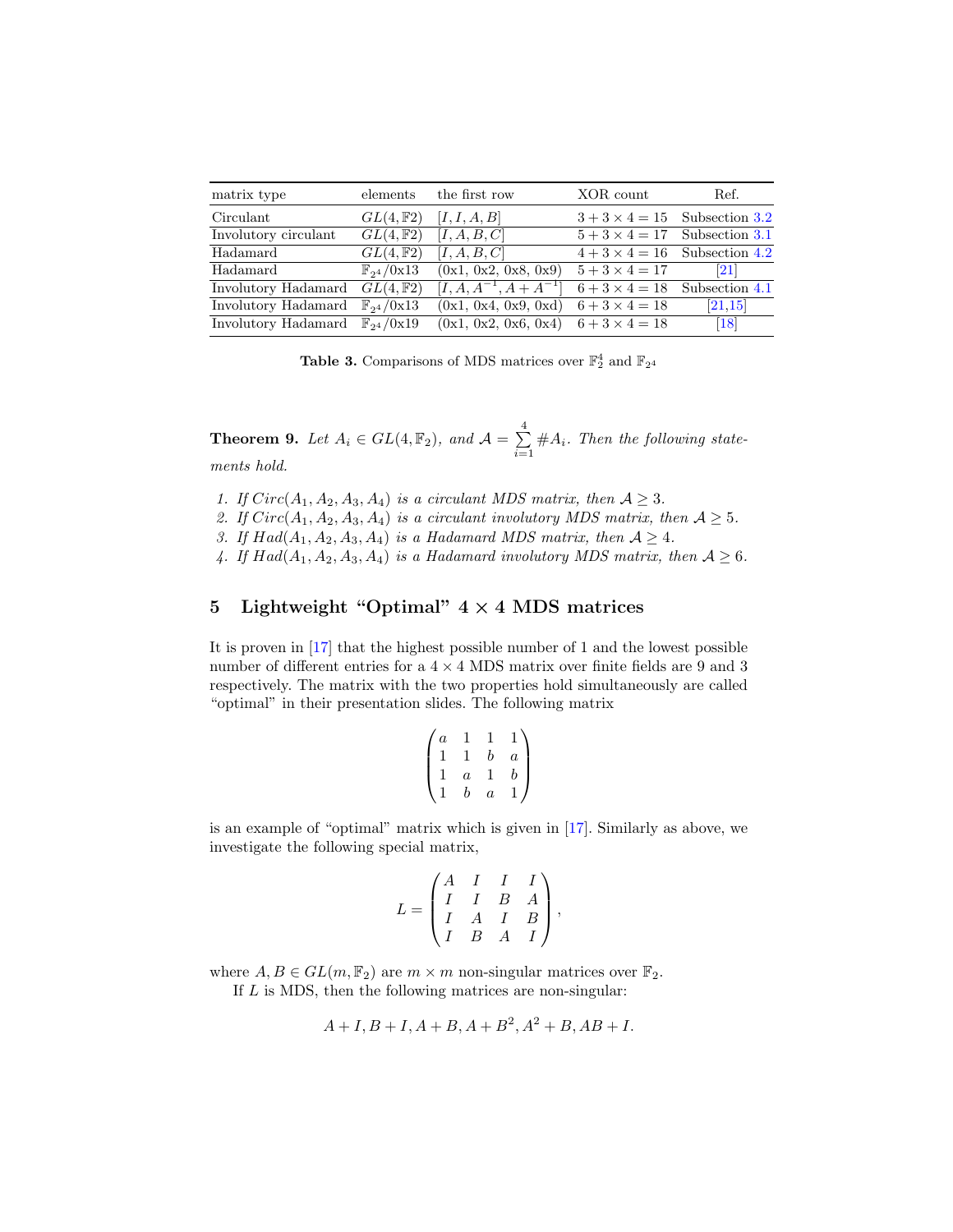When  $m = 4$ , we search A, B over  $GL(4, \mathbb{F}_2)$ , which is the set of all  $4 \times 4$ non-singular matrices over  $\mathbb{F}_2$ . The fewest XORs of "optimal" MDS matrices is 13. There are 24 pairs of  $A, B \in GL(m, \mathbb{F}_2)$  such that the corresponding constructions are MDS matrices with  $4\#A + 3\#B = 13$ . All these pairs satisfy  $B = A^{-2}$ .

When  $m = 8$ , we search A, B over the set of all  $8 \times 8$  non-singular matrices over  $\mathbb{F}_2$  with 1 bit XOR operation. No MDS matrix returns. This means if L is a "optimal" MDS matrix over  $GL(8, \mathbb{F}_2)$ , then either A or B has at least 2 XORs, and hence  $\#L \geq 10$ .

Then we have the following result.

**Theorem 10.** Let L be a matrix constructed as above, where  $A, B \in GL(m, \mathbb{F}_2)$ ,  $m = 4, 8$ . If L is an MDS matrix, then

$$
4\#A + 3\#B \ge \begin{cases} 13, & m = 4; \\ 10, & m = 8. \end{cases}
$$

In order to get "optimal" matrices over  $GL(8, \mathbb{F}_2)$  with 10 XORs, we let  $B = A^{-2}$  and search A over all 8 × 8 non-singular matrices over  $\mathbb{F}_2$  with 1 bit XOR operation. We get 40320  $A \in GL(8, \mathbb{F}_2)$  such that the corresponding constructions are "optimal" MDS matrices with 10 XORs.

It is interesting that "optimal"  $4 \times 4$  MDS matrices over  $GL(8, \mathbb{F}_2)$  has fewer XORs than "optimal"  $4 \times 4$  MDS matrices over  $GL(4, \mathbb{F}_2)$ .

Example 7. Examples of  $A, B$  such that  $L$  are "optimal" MDS matrices with the bounds in the above result hold.

- (1) Let  $A = [[2,3],4,2,1], B = A^{-2} = [2,[1,3],[1,3,4],3].$  Then L constructed as above is an MDS matrix with  $4\#A + 3\#B = 13$ .
- (2) Let  $A = [4, 5, 6, 8, 3, [4, 7], 1, 2], B = A^{-2} = [[1, 6], 4, 2, 7, 8, 5, 5, 3, 7], 1].$  Then L constructed as above is an MDS matrix with  $4\#A + 3\#B = 10$ .

### <span id="page-16-0"></span>6 Conclusion

In the present paper, we mainly investigate the construction of  $4 \times 4$  lightweight MDS matrices with entries in the set of  $m \times m$  non-singular matrices over  $\mathbb{F}_2$ . With this method, circulant, Hadamard and involutory Hadamard MDS matrices with fewer XORs than previous constructions are given. Moreover, circulant involutory MDS matrices are also constructed with our method. Constructing lightweight MDS matrices of large order with the method of the present paper is an interesting problem need further study.

# Acknowledgements

The authors are very grateful to the anonymous reviewers for their valuable comments. This work was supported by the 973 project under Grant (2013CB834203), by the National Science Foundation of China (No.61303255, No.61379142).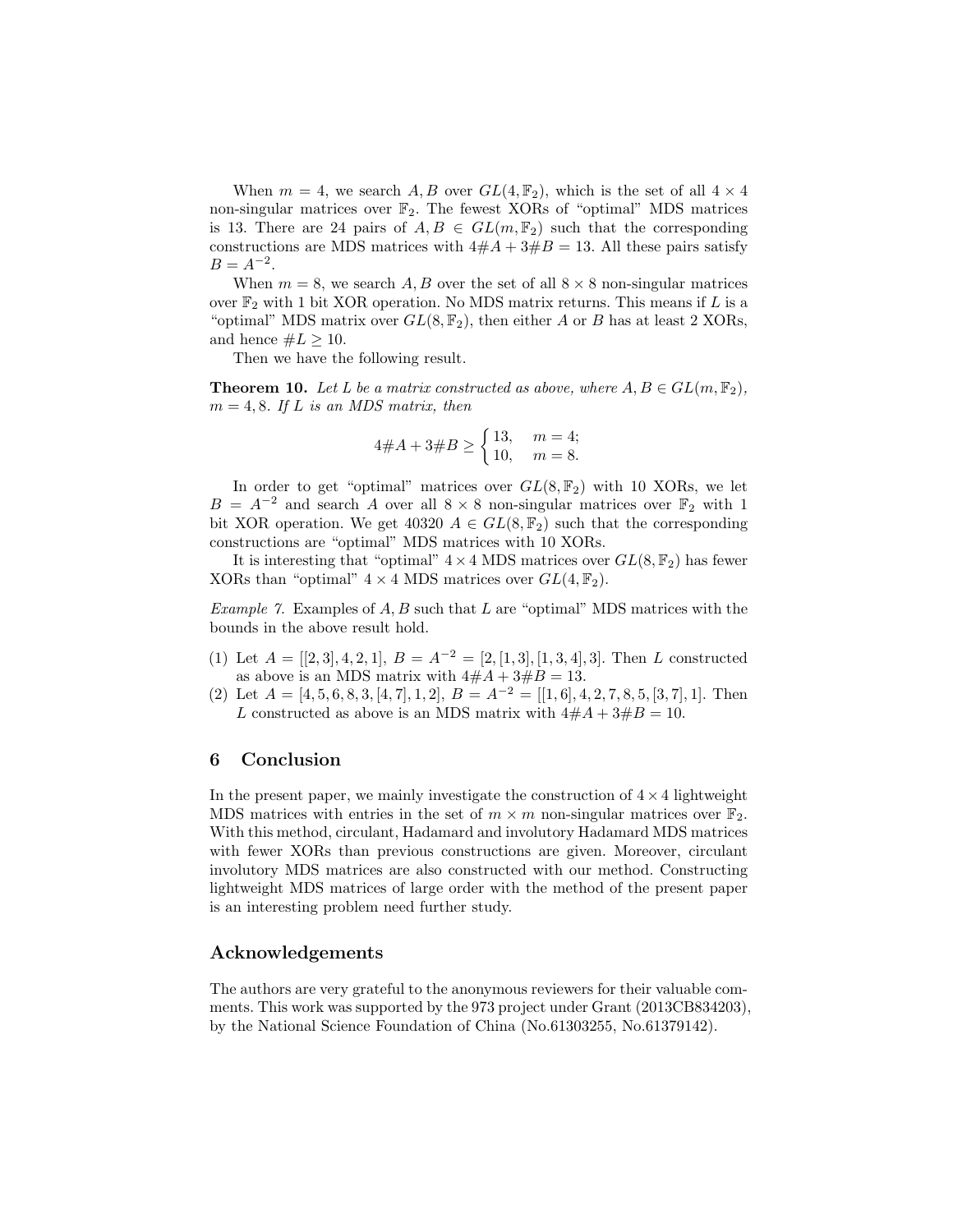### References

- <span id="page-17-2"></span>1. Augot, D., Finiasz, M.: Exhaustive search for small dimension recursive MDS diffusion layers for block ciphers and hash functions. In Information Theory Proceedings (ISIT), 2013 IEEE International Symposium on, pages 1551-1555. IEEE, 2013.
- <span id="page-17-5"></span>2. Augot, D., Finiasz, M.: Direct construction of recursive MDS diffusion layers using shortened BCH codes. In: Cid, C., Rechberger, C. (eds.) FSE 2014. LNCS 8540, pp. 3-17, 2015.
- <span id="page-17-12"></span>3. Barreto, P., Rijmen, V.: The Anubis Block Cipher. Submission to the NESSIE Project, 2000.
- <span id="page-17-4"></span>4. Berger, T.P.: Construction of Recursive MDS Diffusion Layers from Gabidulin Codes. In INDOCRYPT, LNCS 8250, pages 274-285. 2013.
- <span id="page-17-8"></span>5. Blaum, M., Roth, R.M.: On Lowest Density MDS Codes. IEEE Transactions on Information Theory 45(1), 46-59 (1999)
- <span id="page-17-10"></span>6. Choy, J., Yap, H., Khoo, K., Guo, J., Peyrin, T., Poschmann, A., Tan, C.H.: SPN-Hash: Improving the Provable Resistance against Differential Collision Attacks. In: AFRICACRYPT. (2012) 270-286
- <span id="page-17-13"></span>7. Cui, T., Jin, C.i, Kong, Z.: On compact cauchy matrices for substitution permutation networks. IEEE Transactions on Computers, 99(PrePrints):1, 2014.
- <span id="page-17-11"></span>8. Daemen, J., Rijmen, V.: The Design of Rijndael: AES - The Advanced Encryption Standard. Springer, 2002.
- <span id="page-17-1"></span>9. Guo, J., Peyrin, T., Poschmann, A., Robshaw, M.: The LED Block Cipher. In: Preneel, B., Takagi, T. (eds.) CHES 2011. LNCS, vol. 6917, pp. 326-341. Springer, Heidelberg (2011)
- <span id="page-17-0"></span>10. Guo, J., Peyrin, T., Poschmann, A.: The PHOTON Family of Lightweight Hash Functions. In: Rogaway, P. (ed.) CRYPTO 2011. LNCS, vol. 6841, pp. 222-239. Springer,Heidelberg (2011)
- <span id="page-17-14"></span>11. Gupta, K. C., Ray, I. G.: On Constructions of Involutory MDS Matrices. In AFRICACRYPT, pages 43-60, 2013.
- <span id="page-17-3"></span>12. Gupta, K. C., Ray, I. G.: On constructions of MDS matrices from companion matrices for lightweight cryptography. In: Cuzzocrea, A., Kittl, C., Simos, D.E., Weippl, E., Xu, L. (eds.) CD-ARES Workshops 2013. LNCS, vol. 8128, pp. 29-43. Springer, Heidelberg (2013)
- <span id="page-17-7"></span>13. Gupta, K. C., Ray, I. G.: Cryptographically significant MDS matrices based on circulant and circulant-like matrices for lightweight applications. Cryptogr. Commun. (2015) 7:257-287
- <span id="page-17-9"></span>14. Li, Y., Wang, M.: On the construction of lightweight circulant involutory MDS matrices (Extend version). FSE 2016. http://eprint.iacr.org/2016/406.
- <span id="page-17-15"></span>15. Jean J., Nikolić I., Peyrin T.: Joltik v1.1, 2014. Submission to the CAESAR competition, http://www1.spms.ntu.edu.sg/ syllab/Joltik.
- <span id="page-17-6"></span>16. Jorge Nakahara Jr. and lcio Abraho. A new involutory mds matrix for the AES. I. J. Network Security, 9(2):109-116, 2009.
- <span id="page-17-17"></span>17. Junod, P., Vaudenay, S.: Perfect Diffusion Primitives for Block Ciphers Building Efficient MDS Matrices. In: Handschuh, H., Hasan, M.A. (eds.) SAC 2004. LNCS, vol. 3357, pp. 84-99. Springer, Heidelberg (2004)
- <span id="page-17-16"></span>18. Kavun E. B., Lauridsen M. M., Leander G., Rechberger C., Schwabe P., Yalcn T.: Prøst v1.1, 2014. Submission to the CAESAR competition, http://competitions.cr.yp.to/round1/proestv11.pdf.